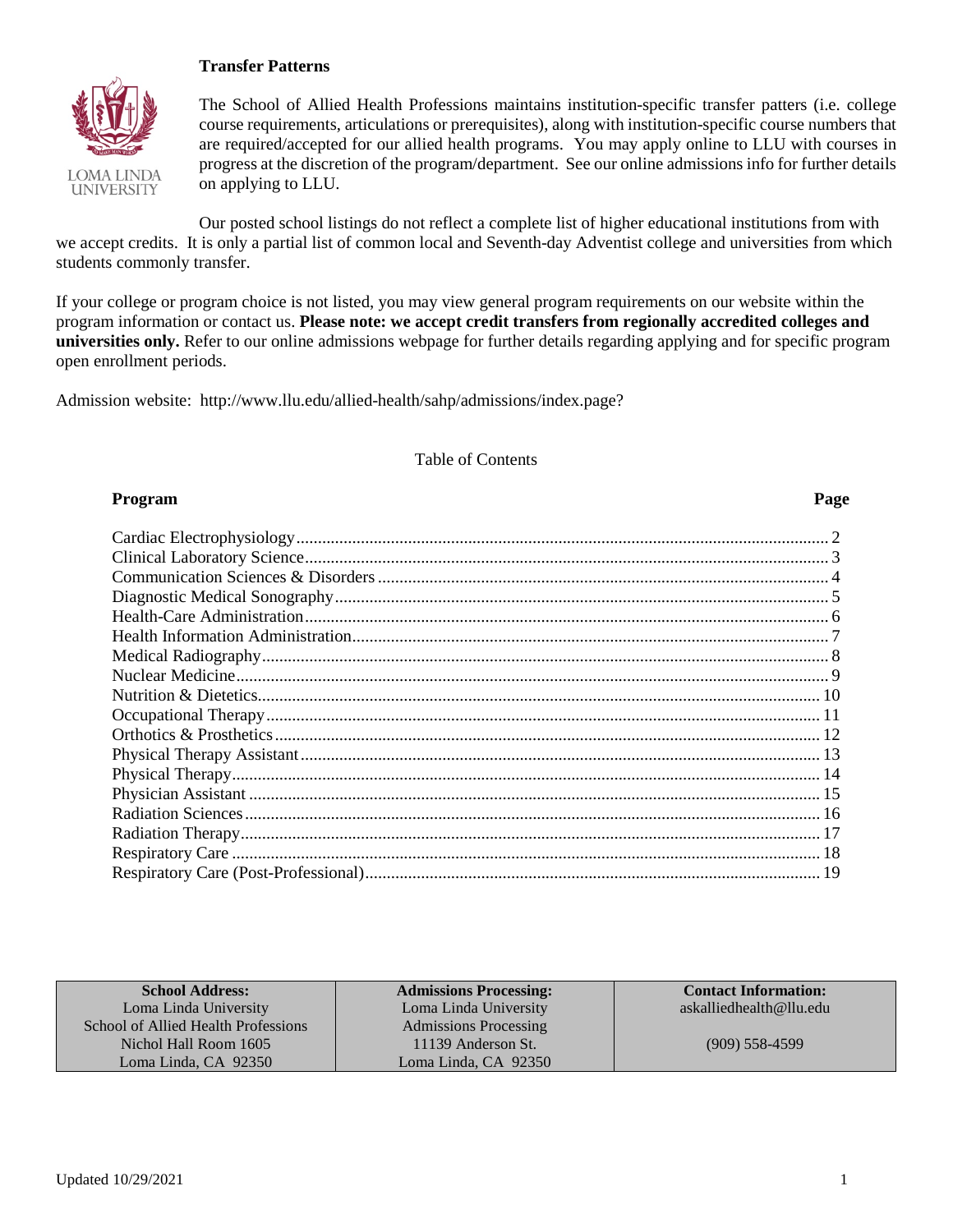### **Transfer Patterns for Adventist Health University Students**

**MAJOR: Cardiac Electrophysiology Technology – AS**

### **LOMA LINDA UNIVERSITY REQUIREMENTS: ADVENTIST HEALTH COURSE EQUIVALENCIES:**

#### **RELIGION: 3 Sem. hrs/yr**

For every 8 Semester units of coursework taken at an SDA college or university, you must take 1 (one) Semester unit of religion at an SDA institution.

Human Anatomy & Physiology/lab, sequence BIOL 101/L + 102/L Intro Physics/lab <u>or</u> high school physics (one course) PHYS 121 or HS Physics Math: 2 yrs H.S. level with C grade or better or<br>college Intermediate Algebra Medical Terminology

### **SOCIAL SCIENCE: SOCIAL SCIENCE:**

**Select one class from the following**: **Select one class from the following**: General Psychology or Sociology or Cultural Anthropology PSYC 124 or SOCI 125 or SOCI 301

**COMMUNICATION:** COMMUNICATION: English Composition, complete seq (CLEP not accepted) ENGL  $101 + 102$ English Composition, complete seq (CLEP not accepted)

### **NATURAL SCIENCES: NATURAL SCIENCES:**

HS <u>or</u> MATH 105 (required/no credit)<br>ENGL 144

**ELECTIVES:** To meet minimum total requirements of 34 Semester units (with a GPA of 2.4 or higher)

### **All courses must be 100 level courses and above for credit**

**OBSERVATION EXPERIENCE**: Observation hours in a CEP department (minimum of 2 exams observed).

### **PLEASE NOTE THAT C MINUS (C-) GRADES ARE NOT TRANSFERABLE FOR CREDIT**

To apply online log onto: <http://www.llu.edu/apply/>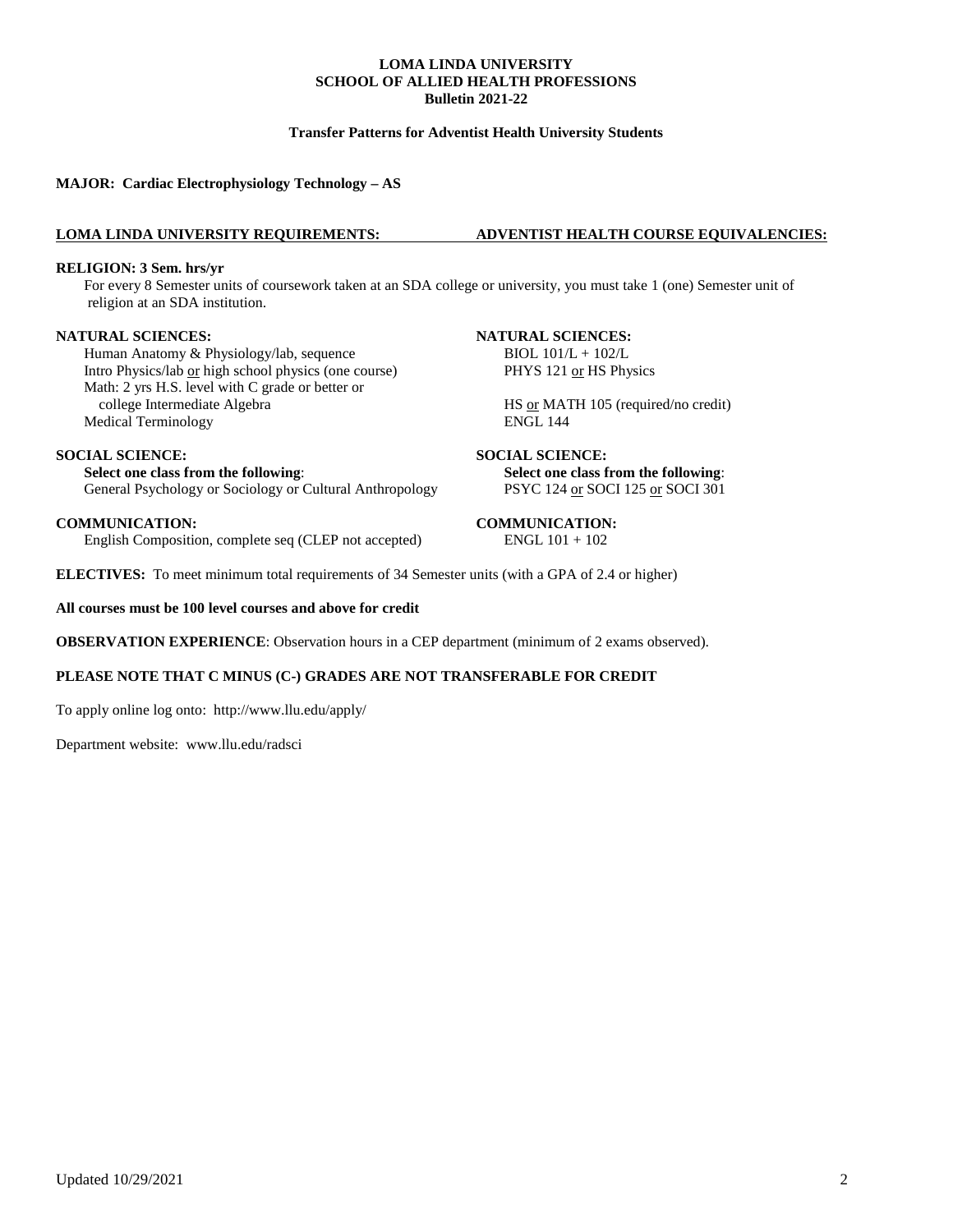### **Transfer Patterns for Adventist Health University Students**

### **MAJOR: BS Degree - CLINICAL LABORATORY SCIENCE**

### **LOMA LINDA UNIVERSITY REQUIREMENTS: ADVENTIST HEALTH COURSE EQUIVALENCIES:**

### **RELIGION AND HUMANITIES: (total of 14 Sem units min) RELIGION AND HUMANITIES: (total of 14 Sem units min)**

### **RELIGION: 3 Semester units/year (max 6 Sem units) RELIGION: 3 Semester units/year (max 6 Sem units)**

For every 8 Semester units of coursework taken at an SDA college or university, you must take 1 (one) Semester unit of religion at an SDA institution.

### **HUMANITIES: HUMANITIES:**

Art/ Music, Performing Arts (limited to 2 Sem units) Literature, Philosophy, History, Foreign Language/ Modern Language/ American Sign Lang

**Select from at least 3 subject areas: Select from at least 3 subject areas (listed on the left)** Art/ Music, Performing Arts (limited to 2 Sem units) *Applied/Performing Arts (2 units maximum)* 

### **NATURAL SCIENCES: (2 areas, 8 Sem units min) NATURAL SCIENCES: (2 areas, 8 Semester units min)**

College Algebra or calculus (Statistics not accepted) MATH 120 General Chemistry with lab, complete sequence CHEM  $151/L + 151/L$ Organic Chemistry with lab, complete sequence CHEM 311/L + CHEM 312/L Intro or General Physics with lab (must include principles of light & electricity) PHYS 121 or PHYS 151/L + PHYS 152/L eneral Biology with lab (one Course) BIOL 151/L General Biology with lab (one Course)

Cultural Diversity (approved course) Cultural Anthropology **Select remainder of social sciences units from:**<br>Sociology; Economics, Psychology<br>Select from at least 1 subject areas (listed on the Political Science, Geography

#### **COMMUNICATION: (min 6 Sem units) COMMUNICATION: (min 6 Sem units)**

English composition, complete sequence (CLEP not accepted)  $ENGL 101 + 102$ <br> **If needed, select remainder from:** If needed, select remainder from: **If needed, select remainder from: If needed, Computer Applications If needed, Computer Applications** Computer Applications<br>
Speech or Critical Thinking<br>
SPCH 145 + ENGL 145 Speech or Critical Thinking

Health Ed (personal health or nutrition) HPER 125 or NUTR 122 2 PE Activity Courses 2 PE Activity Courses

**ELECTIVES**: To meet minimum total requirements of 64 Semester units

#### **All courses must be 100 level courses and above for credit**

**Recommended but not required course:** Anatomy & Physiology, Biochemistry, Cellular or Molecular Biology, Genetics, Speech, Computer Applications, Critical Thinking

#### **PLEASE NOTE THAT C MINUS (C-) GRADES ARE NOT TRANSFERABLE FOR CREDIT**

To apply online log onto:<http://www.llu.edu/apply/>

**SOCIAL SCIENCES: (2 areas, 8 Sem units min)**<br>Cultural Diversity (approved course) Cultural Anthropology Mo Equivalent <u>or</u> SOCI 301 Select from at least 1 subject areas (listed on the left)

**HEALTH AND WELLNESS: (min 2 Sem units) HEALTH AND WELLNESS: (min 2 Sem units)**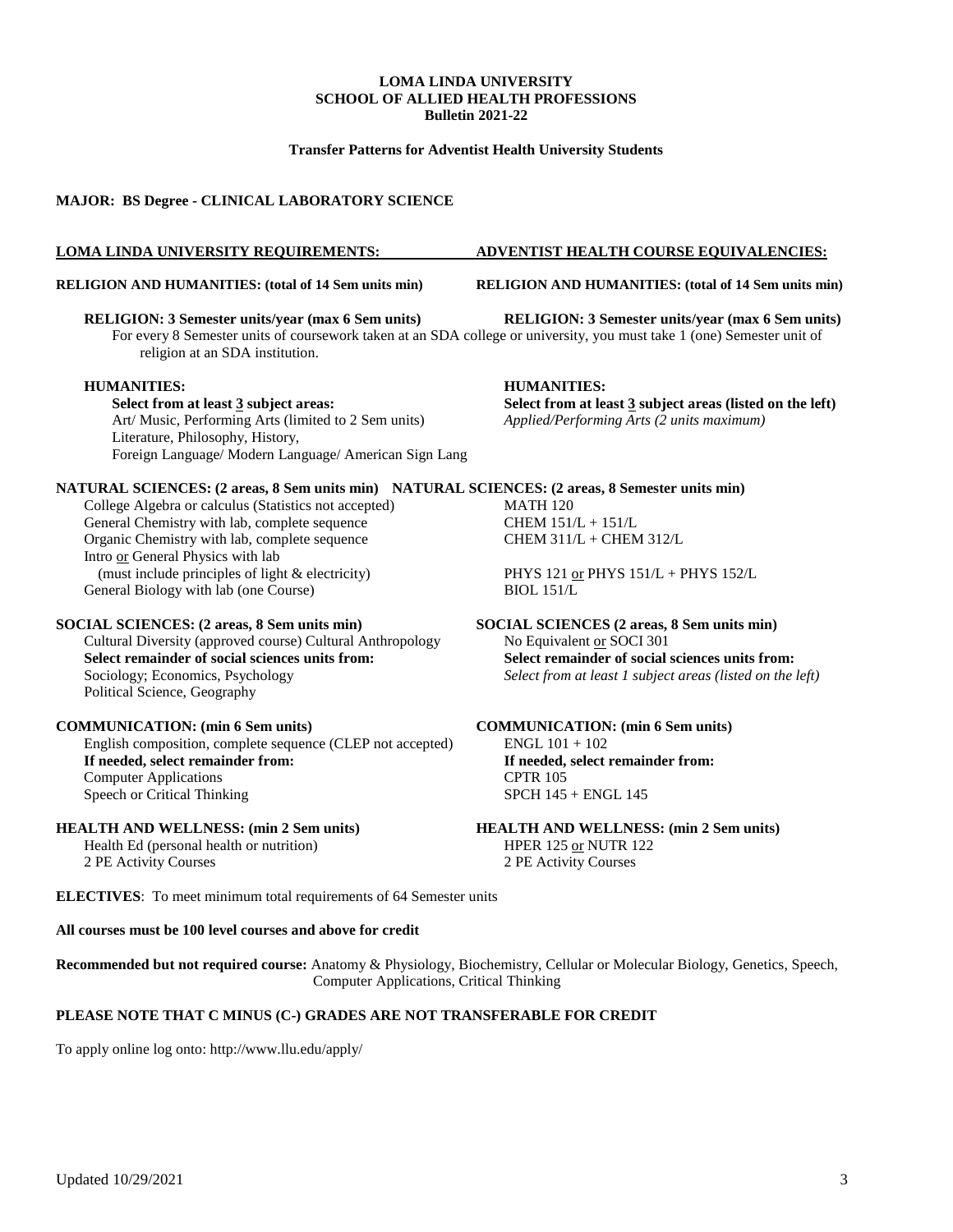#### **Transfer Patterns for Adventist Health University Students**

### **MAJOR: B.S. Degree – COMMUNICATION SCIENCES & DISORDERS**

**RELIGION AND HUMANITIES: (total of 14 Sem units min) RELIGION AND HUMANITIES: (total of 14 Sem units min)**

#### **RELIGION: 3 Semester units/year (max 6 Sem units) RELIGION: 3 Semester units/year (max 6 Sem units)**

For every 8 Semester units of coursework taken at an SDA college or university, you must take 1 (one) Semester unit of religion at an SDA institution.

## **HUMANITIES: HUMANITIES:**

Art/ Music, Performing Arts (limited to 2 Sem units) Literature, Philosophy, History, Foreign Language/ Modern Language/ American Sign Lang

### **NATURAL SCIENCES: (2 areas, 8 Sem units minimum) NATURAL SCIENCES: (2 areas, 8 Sem units minimum)**

\*One biological science course required (A&P, Biol., Micro) BIOL<br>\*One physical science required (Physics or Chemistry) PHYS or CHEM \*One physical science required (Physics or Chemistry) <br>2 yrs HS Algebra/C grade or better or Inter Algebra or higher HS (required/ no credit) <u>or</u> MATH 105 <u>or</u> MATH 120 2 yrs HS Algebra/C grade or better or Inter Algebra or higher General or Intro Statistics required STAT 215 \*At least one Natural Science course must include a lab

General Psychology PSYC 124<br>
Human Develon, Develon, Psych, or Child Develon, PSYC 128 Human Develop., Develop. Psych, or Child Develop.<br>Select remainder of social sciences units from: **Select remainder of social sciences units from:**<br>Sociology, Psychology, Anthropology<br>Select from at least 1 subject areas (listed on the integral) Political Science

English Composition, complete seq (CLEP not accepted) Speech

Health Ed (personal health or nutrition) 2 PE Activity Courses 2 PE Activity Courses

**ELECTIVES**: To meet minimum total requirements of 64 Semester units

### **All courses must be 100 level courses and above for credit**

### **PLEASE NOTE THAT C MINUS (C-) GRADES ARE NOT TRANSFERABLE FOR CREDIT**

**TRANSITIONAL MS** - Admission to the program requires a bachelor's degree from an accredited college/university. Additional prerequisite coursework, beyond the bachelor's degree, is not required prior to entering this program. Students admitted to the Transitional Masters program must show evidence of having completed a minimum of one undergraduate course in each of the following areas prior to fall quarter of their second year in the program: biological sciences (such as biology, human anatomy, etc.), physical sciences (physics or chemistry preferred), statistics, and the social/behavioral sciences (such as psychology, sociology, educational psychology, etc.).

**COMMUNICATION SCIENCES & DISORDERS MS** - Admission to the program requires a bachelor's degree in Communication Disorders (also called Speech-Language Pathology). \*\*Note: students admitted to the graduate program must show evidence of having completed a minimum of one undergraduate course in each of the following areas: biological sciences (such as biology, human anatomy, etc.), physical sciences (physics or chemistry preferred), statistics, and the social/behavioral sciences (such as psychology, sociology,

Updated 10/29/2021 4

### **LOMA LINDA UNIVERSITY REQUIREMENTS: ADVENTIST HEALTH COURSE EQUIVALENCIES:**

**Select from at least 3 subject areas (listed on the left)** *Applied/Performing Arts (2 units maximum)* 

**SOCIAL SCIENCES: (2 areas, 8 Sem units minimum) SOCIAL SCIENCES: (2 areas, 8 Sem units minimum)** Select from at least 1 subject areas (listed on the left)

## **COMMUNICATION:** (min 6 Sem units)<br> **COMMUNICATION:** (min 6 Sem units)<br> **COMMUNICATION:** (min 6 Sem units)<br> **COMMUNICATION:** (min 6 Sem units)

SPCH 145 or ENGL 145

**HEALTH AND WELLNESS: (min 2 Sem units)**<br> **HEALTH AND WELLNESS: (min 2 Sem units)**<br> **HEALTH AND WELLNESS: (min 2 Sem units)**<br> **HER 125 or NUTR 122**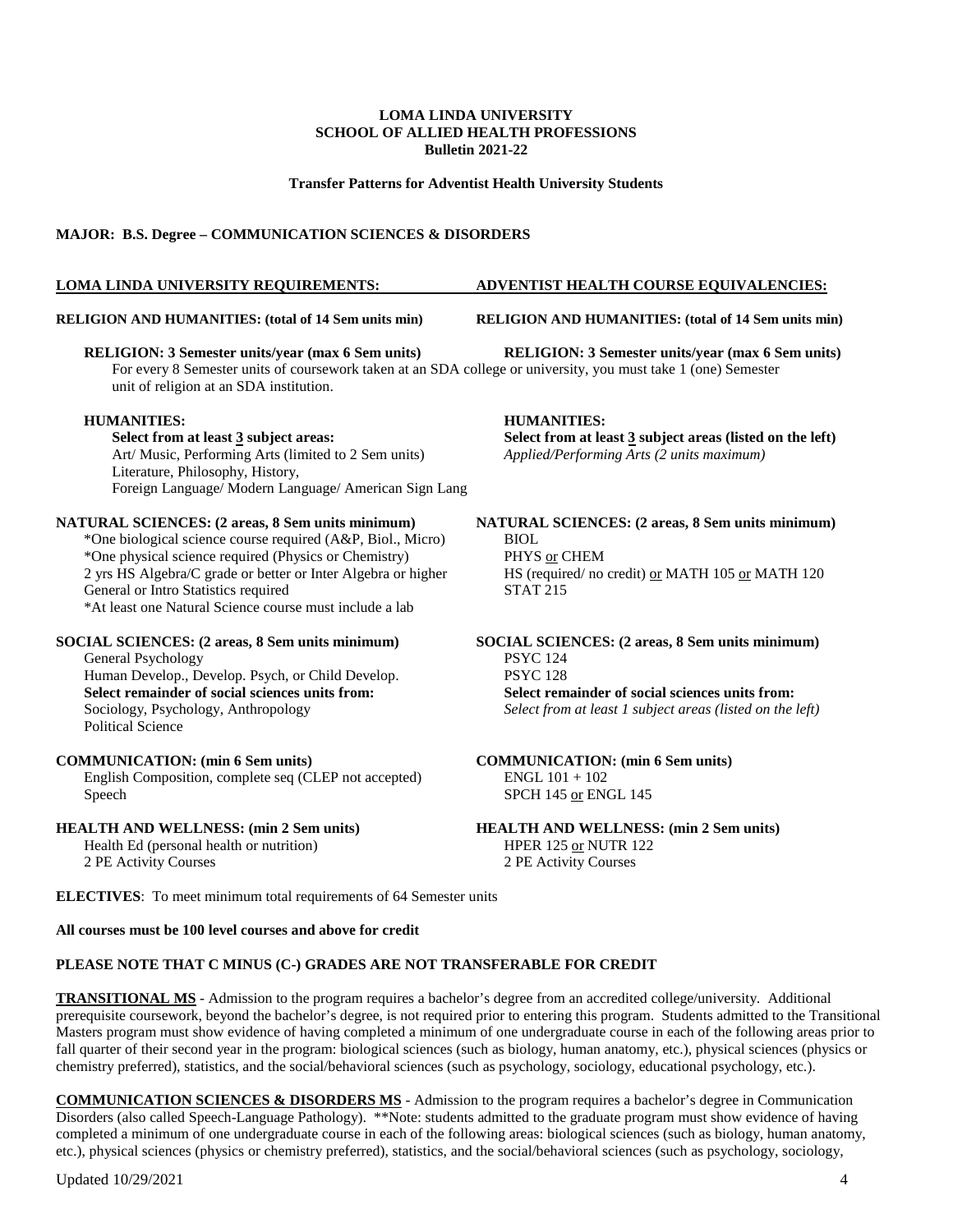### **Transfer Patterns for Adventist Health University Students**

#### **MAJOR: DIAGNOSTIC MEDICAL SONOGRAPHY, B.S.**

#### **LOMA LINDA UNIVERSITY REQUIREMENTS: ADVENTIST HEALTH COURSE EQUIVALENCIES:**

### **RELIGION AND HUMANITIES: (total of 14 Sem units min) RELIGION AND HUMANITIES: (total of 14 Sem units min)**

**RELIGION: 3 Semester units/year (max 6 Sem units) RELIGION: 3 Semester units/year (max 6 Sem units)** For every 8 Semester units of coursework taken at an SDA college or university, you must take 1 (one) Semester unit of religion at an SDA institution.

#### **HUMANITIES: HUMANITIES:**

Art/ Music, Performing Arts (limited to 2 Sem units) *Applied/Performing Arts (2 units maximum)* Literature, Philosophy, History, Foreign Language/ Modern Language/ American Sign Lang

**NATURAL SCIENCES\*: (2 areas, 8 Sem units minimum) NATURAL SCIENCES: (2 areas, 8 Sem units minimum)** Anatomy & Physiology/lab, sequence BIOL  $101/L + 102/L$ College Algebra (Statistics not accepted) MATH 120 Intro. or Gen. Physics (one course) PHYS 121 or PHYS 151/L<br>Medical Terminology PHYS 151/L Medical Terminology<br>
Select additional from: Chemistry, Statistics, Geology<br>
Select additional from: CHEM, STAT 215, GEOL **Select additional from: Chemistry, Statistics, Geology** \*Natural Science courses must be completed within the past 5 years.

Psychology; Political Science, Geography

### **COMMUNICATION: (6 Semester units) COMMUNICATION: (6 Semester units)**

English Composition, complete seq (CLEP not accepted) ENGL  $101 + 102$ Speech (if needed to fulfill required units) SPCH 145 or ENGL 145

Health Education (Personal Health or Nutrition) 2 PE Activity Courses 2 PE Activity Courses

**ELECTIVES**: To meet the minimum total of 64 Semester units

### **All courses must be 100 level courses and above for credit**

**Select from at least 3 subject areas: Select from at least 3 subject areas (listed on the left)**

**SOCIAL SCIENCES: (2 areas, 8 Semester units minimum) SOCIAL SCIENCES: (2 areas, 8 Semester units minimum) Anthropology; Sociology; Economics Select from at least 2 subject areas (listed on the left)** Select from at least 2 subject areas (listed on the left)

## **HEALTH AND WELLNESS: (min 2 Sem units)**<br> **HEALTH AND WELLNESS: (min 2 Sem units)**<br> **HEALTH AND WELLNESS: (min 2 Sem units)**<br> **HEER 125 or NUTR 122**

**OBSERVATION EXPERIENCE:** Eight (8) hours minimum observation experience in Medical Sonography (preferably at LLUMC) is required prior to interview.

### **PLEASE NOTE THAT C MINUS (C-) GRADES ARE NOT TRANSFERABLE FOR CREDIT**

To apply online log onto:<http://www.llu.edu/apply/>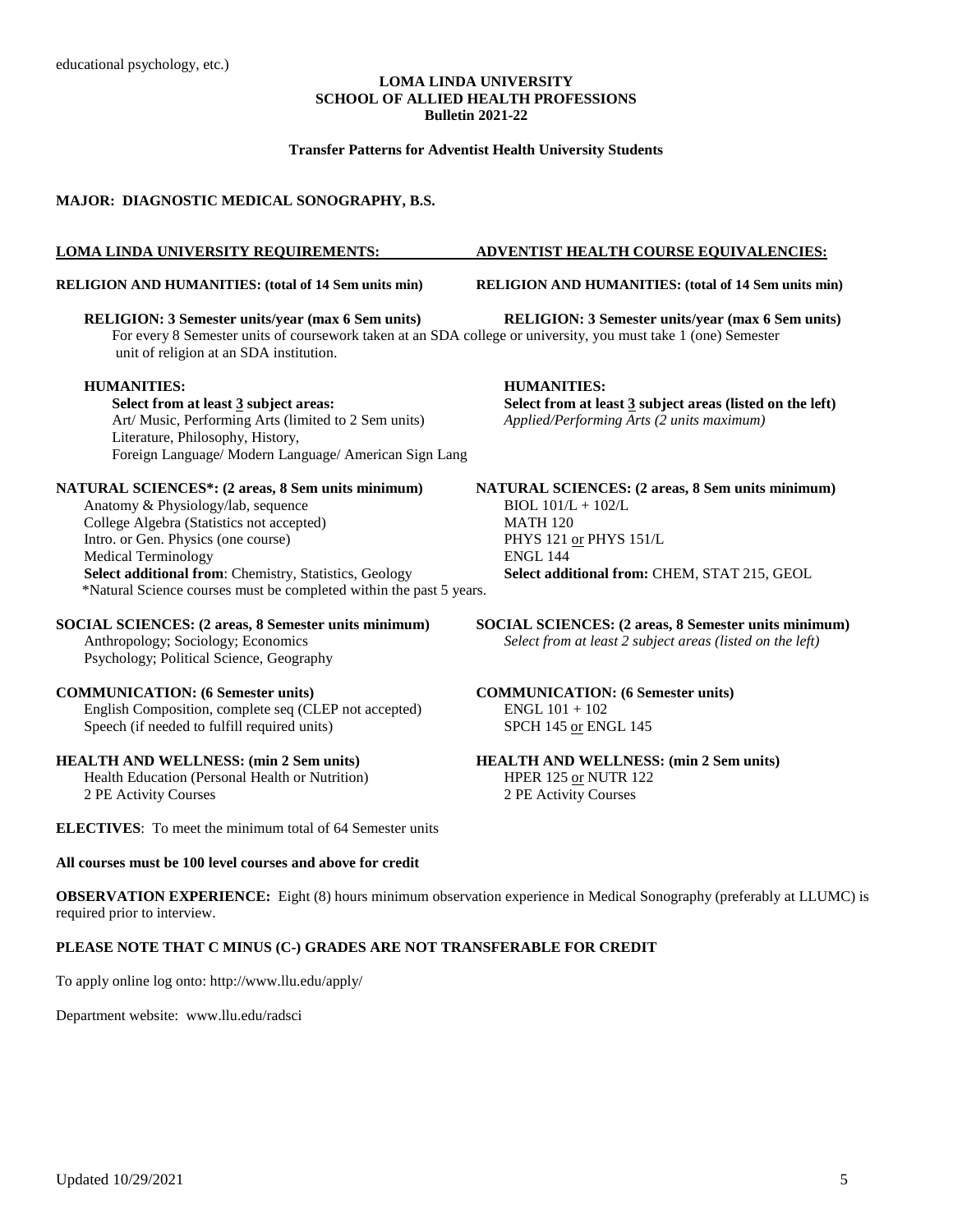### **Transfer Patterns for Adventist Health University Students**

### **MAJOR: HEALTH-CARE ADMINISTRATION, B.S. (ONLINE)**

## **RELIGION: 3 Semester units/year (max 6 Sem units) RELIGION: 3 Semester units/year (max 6 Sem units)**

For every 8 Semester units of coursework taken at an SDA college or university, you must take 1 (one) Semester unit of religion at an SDA institution.

#### **HUMANITIES: HUMANITIES:**

Art/ Music, Performing Arts (limited to 2 Sem units) *Applied/Performing Arts (2 units maximum)* Literature, Philosophy, History, Foreign Language/ Modern Language/ American Sign Lang

Anatomy & Physiology, (one lab minimum) required. BIOL  $101/L + 102/L$ Take either: one Semester or quarter of combined anatomy & physiology OR one quarter or Semester of anatomy plus one quarter or Semester of physiology) Medical terminology ENGL 144 2 years HS Algebra/C grade or better or Intermediate Algebra HS (required/no credit) <u>or</u> MATH 105<br> **Select one additional course from:** Select one additional course from:

Chemistry, Mathematics, Physics, Astronomy, Geology

Political Science, Economics

### **COMMUNICATION: (6 Semester units) COMMUNICATION: (6 Semester units)**

English Composition, complete seq (CLEP not accepted) ENGL 101 + 102 Speech or Interpersonal Communication<br>
Computer (College or high school ok) CPTR 105 or high school

Health Ed (personal health or nutrition) HPER 125 or NUTR 122 2 PE Activity Courses 2 PE Activity Courses

#### **LOMA LINDA UNIVERSITY REQUIREMENTS: ADVENTIST HEALTH COURSE EQUIVALENCIES:**

**RELIGION AND HUMANITIES: (total of 14 Sem units min) RELIGION AND HUMANITIES: (total of 14 Sem units min) RELIGION: 3 Semester units/vear (max 6 Sem units)** 

**Select from at least 3 subject areas: Select from at least 3 subject areas (listed on the left)**

**NATURAL SCIENCES: (2 areas, 8 Sem units min) NATURAL SCIENCES: (2 areas, 8 Sem units min)**

**Select one additional course from:** CHEM, MATH, PHYS, ASTR, GEOL

#### **SOCIAL SCIENCES:** (2 areas, 8 Sem units min)<br>Select units from:<br>Select units from:<br>Select units from: **Select units from:** Psychology, Sociology, Anthropology, *Select from at least 2 subject areas (listed on the left)*

CPTR 105 or high school (no credit)

### **HEALTH AND WELLNESS: (min 2 Sem units) HEALTH AND WELLNESS: (min 2 Sem units)**

**ELECTIVES**: Electives from any of the four domains may be selected to complete the general education minimum requirement of 46 Semester units. In addition, some students may need to complete additional elective course work to bring their overall unit total to a minimum of 128 Semester units while enrolled at Loma Linda University in order to meet graduation requirements.

#### **All courses must be 100 level courses and above for credit**

#### **PLEASE NOTE THAT C MINUS (C-) GRADES ARE NOT TRANSFERABLE FOR CREDIT**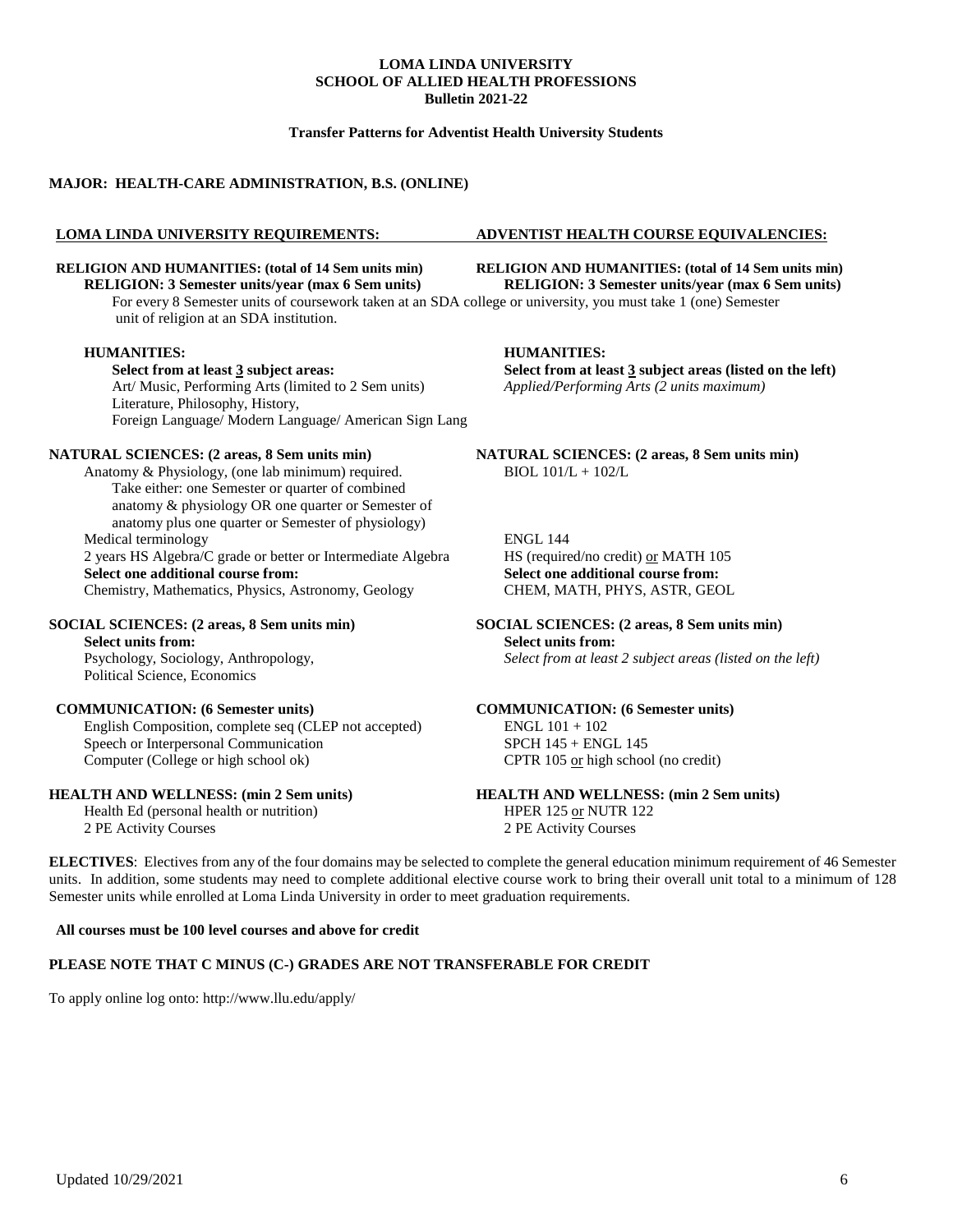### **Transfer Patterns for Adventist Health University Students**

### **MAJOR: BS Degree - HEALTH INFORMATION ADMINISTRATION**

#### **RELIGION AND HUMANITIES: (total of 14 Sem units) RELIGION AND HUMANITIES: (total of 14 Sem units)**

**RELIGION: 3 Semester units/year (max 6 Sem units) RELIGION: 3 Semester units/year (max 6 Sem units)** For every 8 Semester units of coursework taken at an SDA college or university, you must take 1 (one) Semester unit of religion at an SDA institution.

#### **HUMANITIES: HUMANITIES:**

**Select from at least 3 subject areas: Select from at least 3 subject areas (listed on the left)** Art/ Music, Performing Arts (limited to 2 Sem units) *Applied/Performing Arts (2 units maximum)* Literature, Philosophy, History, Foreign Language/ Modern Language/ American Sign Lang

Anatomy & Physiology/lab, complete sequence BIOL  $101/L + 102/L$ College Algebra MATH 120 Medical Terminology ENGL 144 **Select one additional course from the following areas Select one additional course from the following areas** Physics, Math, or Chemistry PHYS, MATH, CHEM \*At least one Natural Science course must include a lab

Cultural Diversity (approved course, required) SOCI 301 Psychology (one course) PSYC **Select one additional course from the following areas Select one additional course from the following areas** Psychology; Political Science, Geography

#### **COMMUNICATION: (6 Semester units) COMMUNICATION: (6 Semester units)**

English Composition, complete seq (CLEP not accepted) ENGL 101 + 102 Business or Interpersonal Communications No Equivalent

### **HEALTH AND WELLNESS (min 2 Sem units) HEALTH AND WELLNESS: (min 2 Sem units)**

2 PE Activity Courses 2 PE Activity Courses

#### **LOMA LINDA UNIVERSITY REQUIREMENTS: ADVENTIST HEALTH COURSE EQUIVALENCIES:**

**NATURAL SCIENCES: (2 areas, 8 Sem units min) NATURAL SCIENCES: (2 areas, 8 Sem units min)**

**SOCIAL SCIENCES: (2 areas, 8 Sem units min) SOCIAL SCIENCES (2 areas, 8 Sem units min)**

Anthropology; Sociology; Economics *Select from at least 1 subject area (listed on the left)*

Personal Health or Nutrition HPER 125 or NUTR 122

**ELECTIVES: To meet minimum total requirements of 64 Semester units**

#### **All courses must be 100 level courses and above for credit**

**RECOMMEND:** Intro to Accounting (one course) and Excel (one course)

**CERTIFICATE PROGRAM** - Applicant must have baccalaureate degree and complete the following requirements: Intermediate Algebra, Anatomy & Physiology (sequence), Psychology course, Medical Terminology, and Business Communications.

**HEALTH INFORMATICS MS** – Applicant must have a bachelor's degree from an accredited U.S. college or university or the foreign equivalent of a bachelor's degree. Minimum GPA of 3.0. The Graduate Record Exam (GRE) may be requested and considered for GPA's less than 3.0.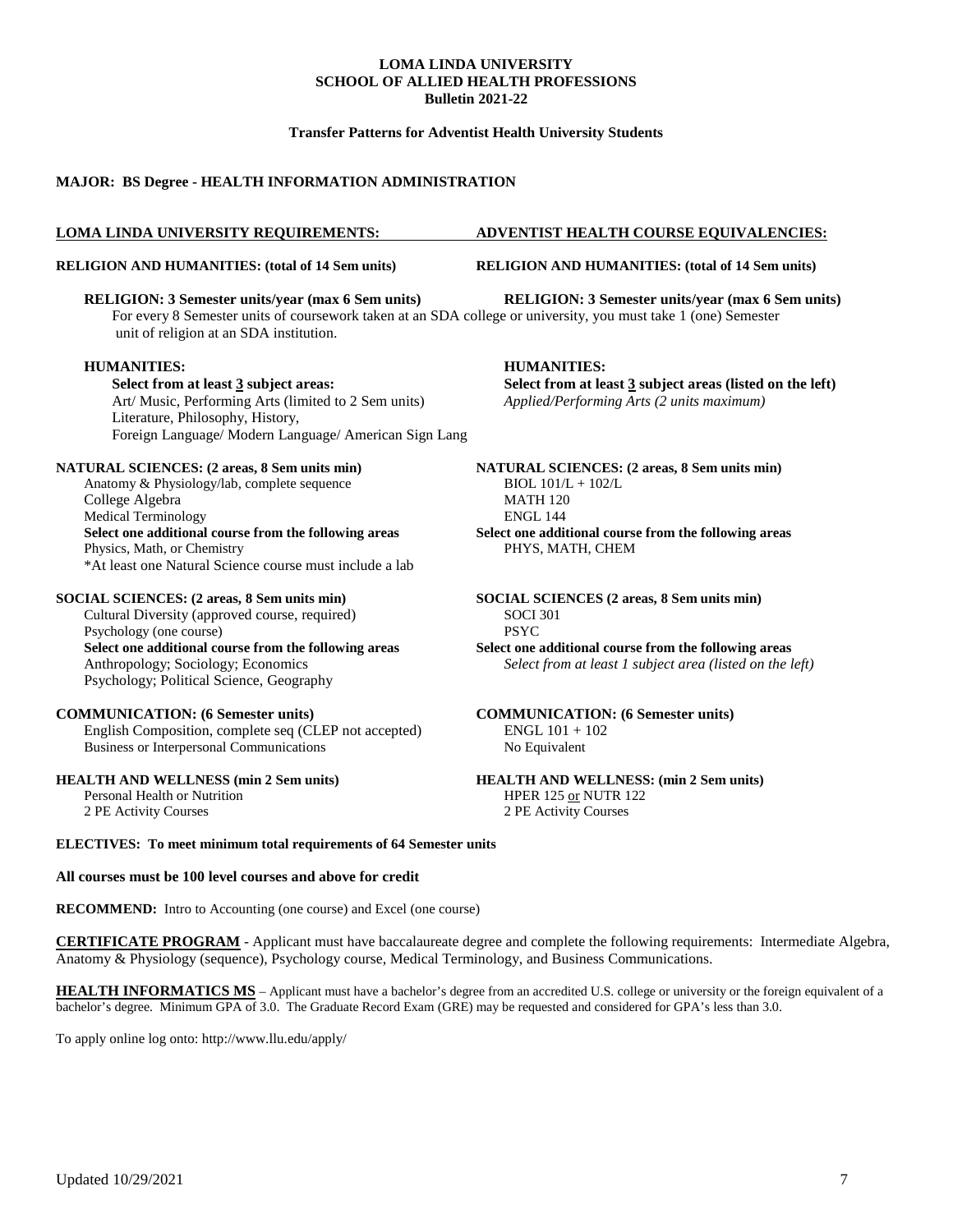### **Transfer Patterns for Adventist Health University Students**

### **MAJOR: MEDICAL RADIOGRAPHY, A.S.**

### **LOMA LINDA UNIVERSITY REQUIREMENTS: ADVENTIST HEALTH COURSE EQUIVALENCIES:**

#### **RELIGION: 3 Sem. hrs/yr only if attended SDA College/University**

For every 8 Semester units of coursework taken at an SDA college or university, you must take 1 (one) Semester unit of religion at an SDA institution.

**NATURAL SCIENCES:**<br> **Human Anatomy & Physiology/lab. complete sequence** BIOL 101/L + 102/L Human Anatomy & Physiology/lab, complete sequence BIOL 101/<br>Intro Physics (one course) PHYS 121 Intro Physics (one course) PHYS 121<br>Medical Terminology ENGL 144 Medical Terminology ENGL 144<br>College Algebra (Statistics not accepted) MATH 120 College Algebra (Statistics not accepted)

#### **SOCIAL SCIENCE: SOCIAL SCIENCE:**

General Psychology or Sociology **PSYC 124 or SOCI 125** 

**COMMUNICATION:**<br>
English Composition, complete seq (CLEP not accepted) **COMMUNICATION:**<br>
ENGL 101 + 102 English Composition, complete seq (CLEP not accepted) Speech SPCH 145 or ENGL 145

**ELECTIVES:** To meet minimum total requirements of 28 Semester units

### **All courses must be 100 level courses and above for credit**

**OBSERVATION EXPERIENCE**: 8 hours minimum work/observation experience (volunteer/employee) in a radiology department.

### **PLEASE NOTE THAT C MINUS (C-) GRADES ARE NOT TRANSFERABLE FOR CREDIT**

To apply online log onto: <http://www.llu.edu/apply/>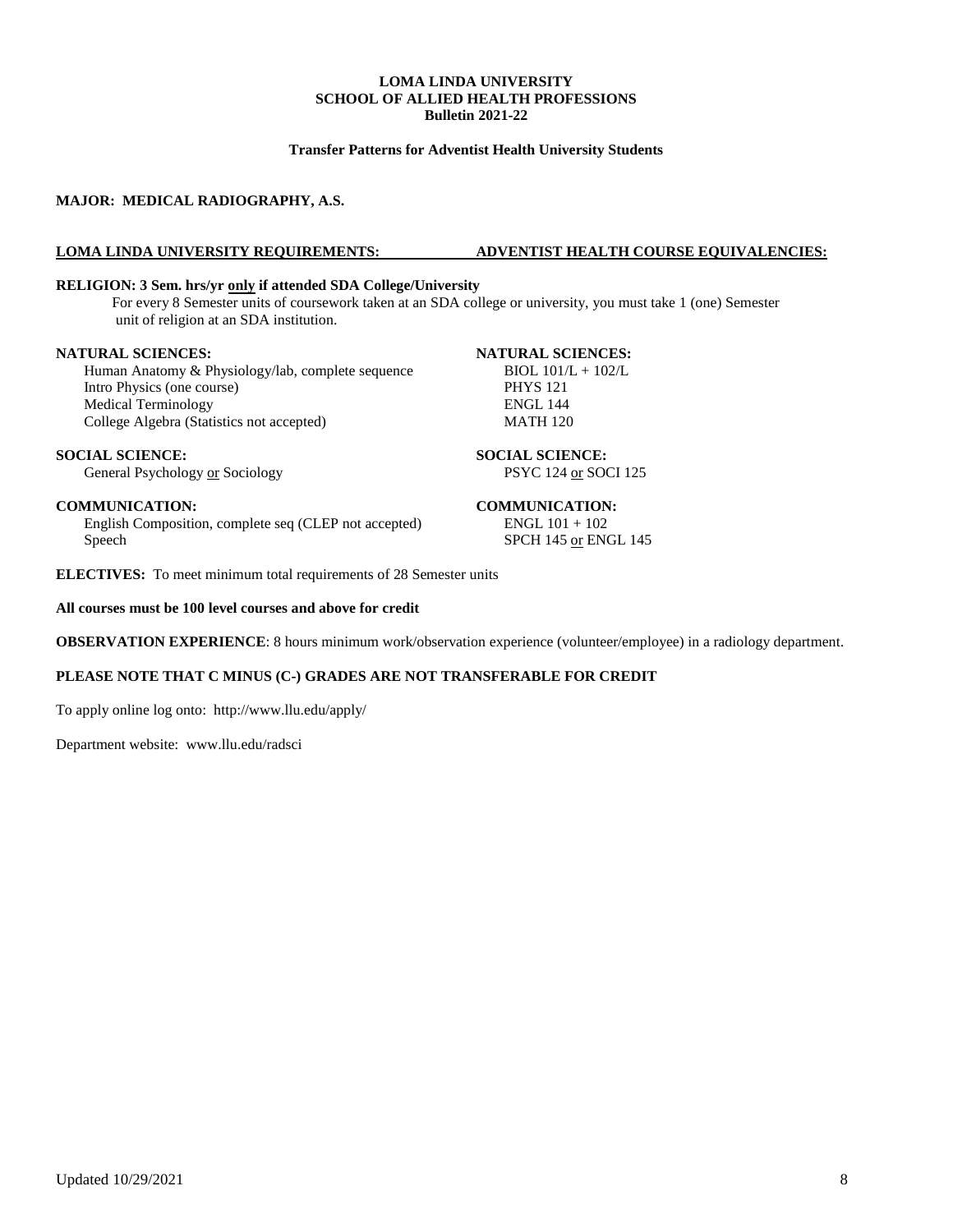### **Transfer Patterns for Adventist Health University Students**

### **MAJOR: NUCLEAR MEDICINE, B.S.**

### **LOMA LINDA UNIVERSITY REQUIREMENTS: ADVENTIST HEALTH COURSE EQUIVALENCIES:**

#### **RELIGION AND HUMANITIES: (total of 14 Sem units min) RELIGION AND HUMANITIES: (total of 14 Sem units min)**

**RELIGION: 3 Semester units/year (max 6 Sem units) RELIGION: 3 Semester units/year (max 6 Sem units)** For every 8 Semester units of coursework taken at an SDA college or university, you must take 1 (one) Semester unit of religion at an SDA institution.

#### **HUMANITIES: HUMANITIES:**

**Select from at least 3 subject areas: Select from at least 3 subject areas (listed on the left)** Art/ Music, Performing Arts (limited to 2 Sem units) *Applied/Performing Arts (2 units maximum)* Literature, Philosophy, History, Foreign Language/ Modern Language/ American Sign Lang

Anatomy & Physiology/lab, (complete seq, 2 courses) BIOL  $101/L + 102/L$ College Algebra (Statistics not accepted) MATH 120 Intro or General Chemistry/lab (one course) CHEM 101/L or CHEM 151/L (Chemistry for non-science majors not accepted) Intro or General Physics/w lab (one course) PHYS 121 or PHYS 151/L Medical Terminology **ENGL 144** 

#### **SOCIAL SCIENCES: (2 areas, 8 Sem units min) SOCIAL SCIENCES: (2 areas, 8 Sem units min)**

General Psychology<br>
PSYC 124<br>
Intro to Sociology<br>
SOCI 125 Intro to Sociology Geography; or additional Psychology or Sociology

#### **COMMUNICATION: (6 Semester units) COMMUNICATION: (6 Semester units)**

English Composition, complete seq (CLEP not accepted) ENGL 101 + 102 Speech or Interpersonal Communication SPCH 145 or ENGL 145

Health Education (Personal Health or Nutrition) HPER 125 or NUTR 122 2 PE Activity Courses 2 PE Activity Courses

**ELECTIVES**: To meet the minimum total of 64 Semester units

### **All courses must be 100 level courses and above for credit**

**NATURAL SCIENCES: (2 areas, 8 Sem units min) NATURAL SCIENCES: (2 areas, 8 Sem units min)**

**Select remainder of social sciences units from:**<br>Anthropology; Economics; Political Science<br>Select from the departments listed on the left<br> $\frac{1}{2}$ Select from the departments listed on the left

**HEALTH AND WELLNESS: (min 2 Sem units) HEALTH AND WELLNESS: (min 2 Sem units)**

**OBSERVATION EXPERIENCE:** Eight (8) hours minimum work/observation experience (volunteer/employee) in a Nuclear Medicine Department.

#### **PLEASE NOTE THAT C MINUS (C-) GRADES ARE NOT TRANSFERABLE FOR CREDIT**

To apply online log onto:<http://www.llu.edu/apply/>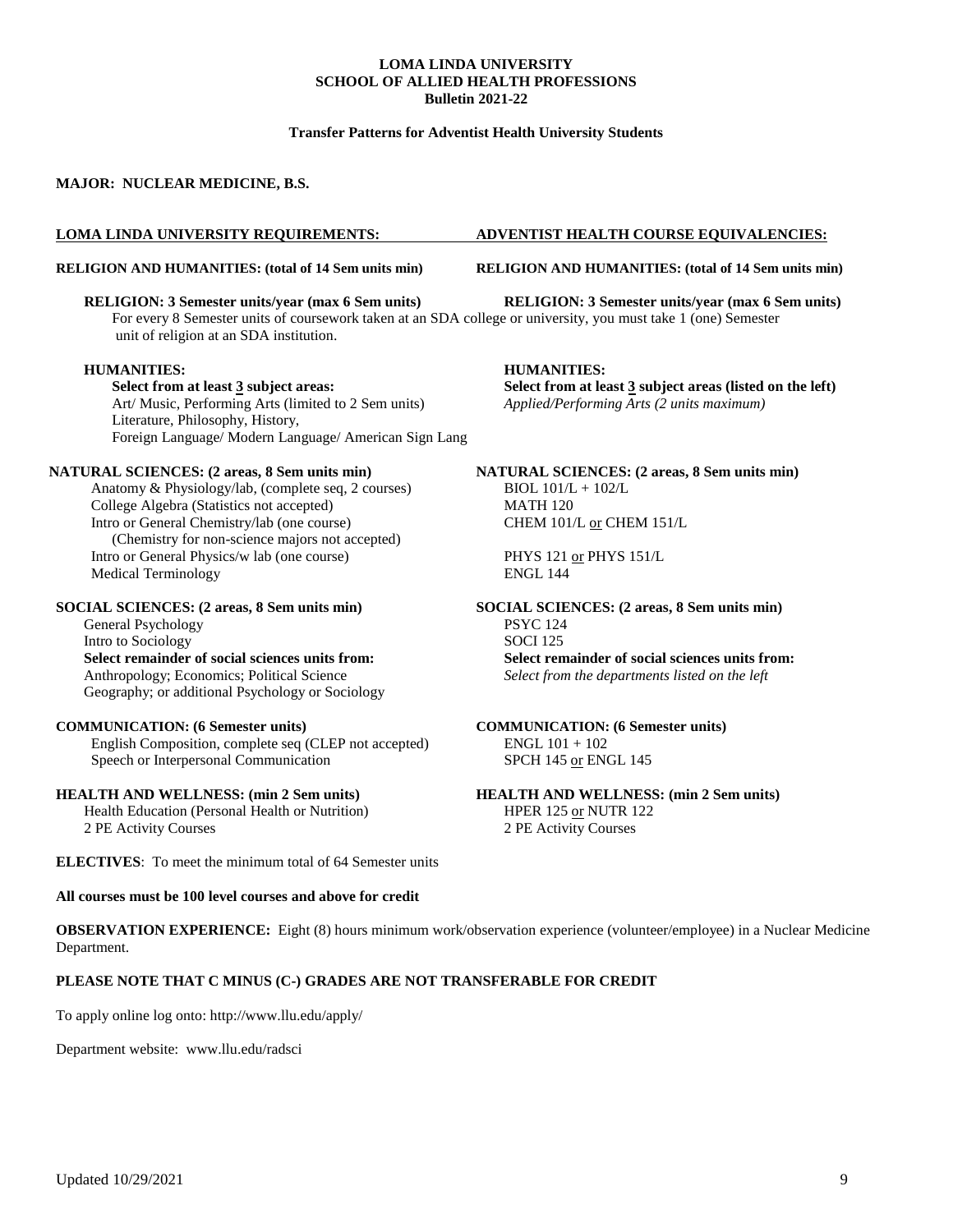### **Transfer Patterns for Adventist Health University Students**

### **MAJOR: BS Degree - NUTRITION AND DIETETICS OR \*MS Degree- NUTRITION AND DIETETICS**

For every 8 Semester units of coursework taken at an SDA college or university, you must take 1 (one) Semester unit of religion at an SDA institution.

#### **HUMANITIES: HUMANITIES:**

Art/ Music, Performing Arts (limited to 2 Sem units) Literature, Philosophy, History, Foreign Language/ Modern Language/ American Sign Lang

#### **NATURAL SCIENCES: (required courses) NATURAL SCIENCES: (required courses)**

\*General Chemistry/lab (one full year) CHEM 151/L + 151/L \*Human Anatomy & Physiology/lab, complete sequence BIOL 101/L + 102/L \*Microbiology with lab BIOL 330/L \*College Algebra (or higher, i.e. Pre-Calculus, Calculus) MATH 120 (Statistics not accepted)

#### **SOCIAL SCIENCES: (2 areas, 8 Sem units min) SOCIAL SCIENCES: (2 areas, 8 Sem units min)**

Psychology course PSYC **Select remainder of social sciences units from:** Anthropology; Economics; Political Science *Select from the departments listed on the left* Geography; or additional Psychology or Sociology

#### **COMMUNICATION: (6 Semester units) COMMUNICATION: (6 Semester units)**

English Composition, complete seq (CLEP not accepted) ENGL  $101 + 102$ Speech (if needed to fulfill required units) SPCH 145 or ENGL 145

#### **HEALTH AND WELLNESS: (min 2 Sem units) HEALTH AND WELLNESS: (min 2 Sem units)**

\*Human Nutrition NUTR 122 2 PE Activity Courses 2 PE Activity Courses Medical Terminology course ENGL 144

**ELECTIVES:** To meet minimum total requirements of 64 Semester units

### **All courses must be 100 level courses and above for credit**

\***For MS degree only**: Individuals who already have a bachelor's degree from a regionally accredited college or university need to complete only the prerequisites denoted with an asterisk (\*).

### **PLEASE NOTE THAT C MINUS (C-) GRADES ARE NOT TRANSFERABLE FOR CREDIT**

To apply online log onto:<http://www.llu.edu/apply/>

### **LOMA LINDA UNIVERSITY REQUIREMENTS: ADVENTIST HEALTH COURSE EQUIVALENCIES:**

### **RELIGION AND HUMANITIES: (total of 14 Sem units min) RELIGION AND HUMANITIES: (total of 14 Sem units min)**

**RELIGION: 3 Semester units/year (max 6 Sem units) RELIGION: 3 Semester units/year (max 6 Sem units)**

**Select from at least 3 subject areas: Select from at least 3 subject areas (listed on the left)** Art/ Music, Performing Arts (limited to 2 Sem units) *Applied/Performing Arts (2 units maximum)* 

Sociology course<br>Select remainder of social sciences units from:<br>Select remainder of social sciences units from:<br>Select remainder of social sciences units from: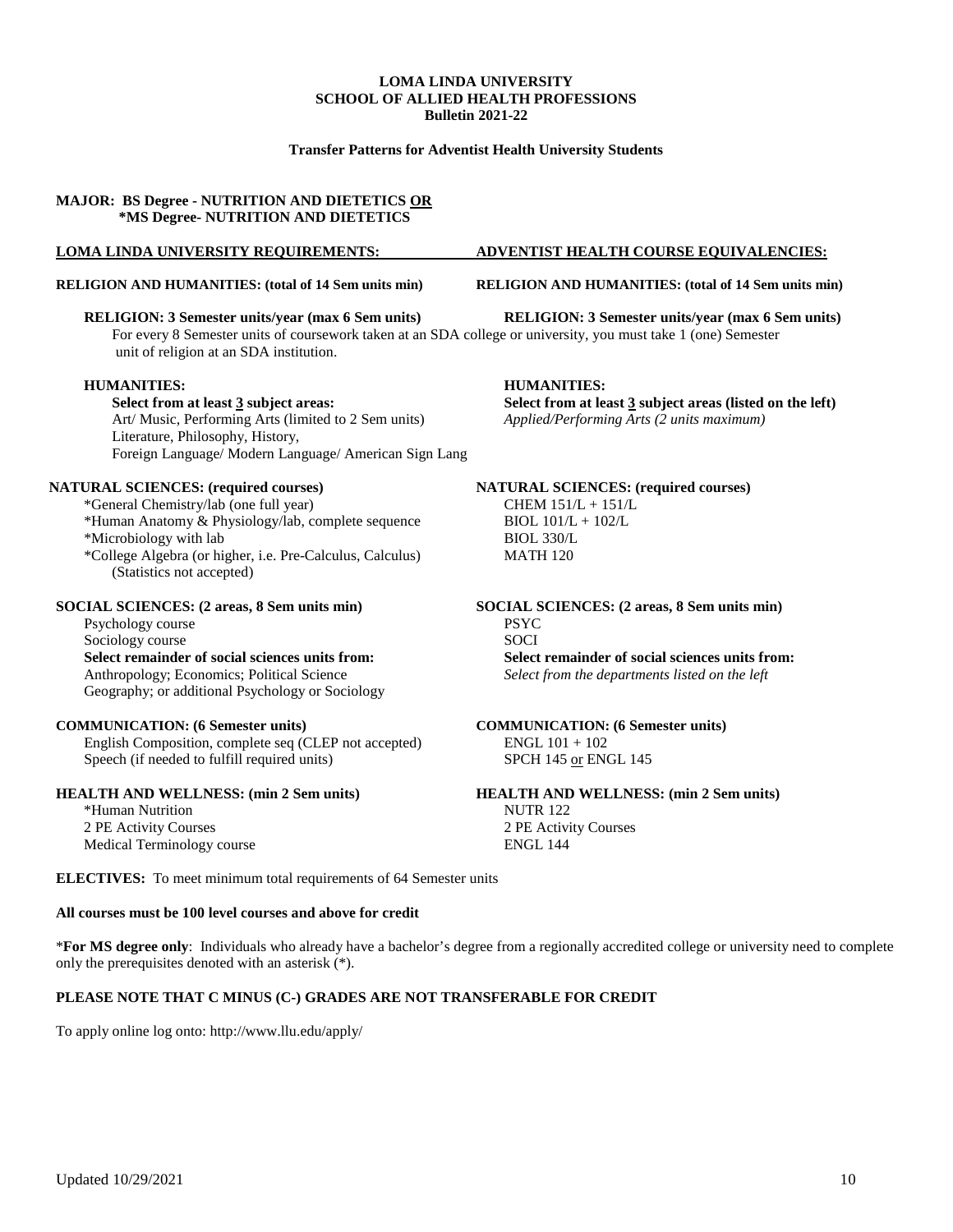### **Transfer Patterns for Adventist Health University Students**

### **MAJOR: Entry-Level MOT – Occupational Therapy**

#### **DEGREE REQUIREMENT: BACCALAURATE DEGREE AT AN ACCREDITED COLLEGE OR UNIVERSITY**

To be eligible for admission, the applicant must have earned a baccalaureate degree at an accredited college or university and have completed the following prerequisites:

#### **LOMA LINDA UNIVERSITY REQUIREMENTS: ADVENTIST HEALTH COURSE EQUIVALENCIES:**

#### **NATURAL SCIENCES NATURAL SCIENCES**

Human Anatomy & Physiology w/lab (complete seq)\* BIOL 101/L + 102/L<br>Statistics\* STAT 215 Statistics\* STAT 215 Medical Terminology ENGL 144

Human Lifespan & Development (must cover life cycle from birth to death)

\*These courses must have been taken within 5 years prior to application to our program.

**OBSERVATION EXPERIENCE:** A minimum of 40 hours of work/observation experience (volunteer/employee) in an Occupational Therapy Department.

**TEST REQUIREMENT:** None required

### **PLEASE NOTE THAT GRADES "B" AND ABOVE ARE PREFERABLE. GRADES BELOW "B-" ARE NOT ACCEPTED FOR CREDIT.**

*NOTE: Admission to the MOT degree will be offered for one more year. Pending approval by the Accreditation Council for Occupational Therapy Education, in July 2021, we will begin accepting applications for the Entry-level Doctor of Occupational Therapy (EOTD) degree.*

To apply online log onto: [www.otcas.org.](http://www.otcas.org./)

**SOCIAL SCIENCES**<br> **SOCIAL SCIENCES**<br> **SOCIAL SCIENCES**<br> **SOCIAL SCIENCES**<br> **SOCIAL SCIENCES**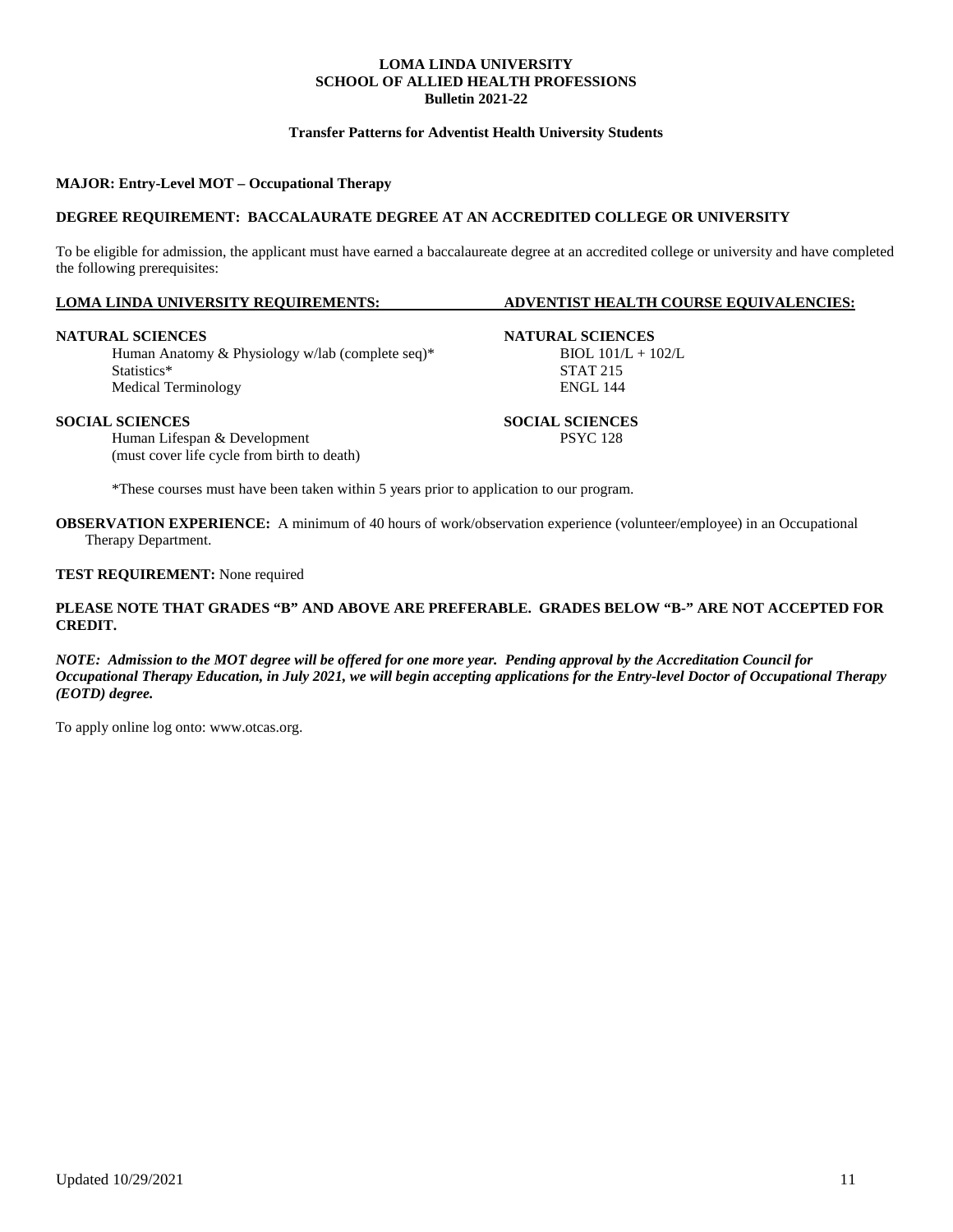### **Transfer Patterns for Adventist Health University Students**

**MAJOR: Orthotics and Prosthetics – MS** 

### **LOMA LINDA UNIVERSITY REQUIREMENTS: ADVENTIST HEALTH COURSE EQUIVALENCIES:**

#### **RELIGION AND HUMANITIES: (total of 14 Sem units min) RELIGION AND HUMANITIES: (total of 14 Sem units min)**

#### **RELIGION: 3 Semester units/year (max 6 Sem units) RELIGION: 3 Semester units/year (max 6 Sem units)**

For every 8 Semester units of coursework taken at an SDA college or university, you must take 1 (one) Semester unit of religion at an SDA institution.

#### **HUMANITIES: HUMANITIES:**

History (one course, required) HIST Philosophy (one course, required) PHIL **Select from at least 3 subject areas: Select from at least 3 subject areas (listed on the left)** Art/ Music, Performing Arts (limited to 2 Sem units) *Applied/Performing Arts (2 units maximum)* Literature, Philosophy, History, Foreign Language/ Modern Language/ American Sign Lang

\*Anatomy & Physiology/lab or Biology/lab (complete seq) BIOL 101/L + 102/L <u>or</u> BIOL 151/L<br>\*Intro or Gen Chemistry/lab (one course) CHEM 101/L <u>or</u> CHEM 151/L \*Intro or Gen Chemistry/lab (one course) CHEM 101/L or CHEM 15<br>
\*Intro or Gen Physics/lab (one course) PHYS 121 or PHYS 151/L \*Intro or Gen Physics/lab (one course)<br>\*Statistics (required)

### **SOCIAL SCIENCES: (2 areas, 8 Sem units min.) SOCIAL SCIENCES: (2 areas, 8 Sem units min.)**

Gen Psychology (required) <br>
\*Abnormal Psychology or Growth & Development (required) PSYC 420 or PSYC 128 \*Abnormal Psychology or Growth & Development (required) **Select additional credits from**: Psychology, Sociology, **Select additional credits from**: Psych, Soci, Anth, Pol Sci Anthropology, Political Science The department recommends additional electives in this area.

#### **COMMUNICATION: (6 Sem. units min.) COMMUNICATION: (6 Sem. units min.)**

English Composition, complete seq (CLEP not accepted) ENGL 101 + 102 Speech or Computer (if needed to fulfill required units) SPCH 145 or ENGL 145 or CPTR 105

2 PE Activity Courses (required) 2 PE Activity Courses **The department recommends additional electives in this area.**

**NATURAL SCIENCES: (courses are required, units may vary) NATURAL SCIENCES: (courses are required, units may vary)**<br>\*Anatomy & Physiology/lab or Biology/lab (complete seq) **BIOL 101/L** + 102/L or BIOL 151/L +152/L STAT 215 or a STAT course from another department

**HEALTH AND WELLNESS: (Required) HEALTH AND WELLNESS: (Required)**

**ELECTIVES:** To meet a minimum total requirements of 64 Semester units. Maximum of 70 Semester units transfer from junior/community colleges.

**All courses must be 100 level courses and above for credit.**

**OBSERVATION EXPERIENCE:** Eighty work/observation hours under the supervision of a CPO practitioner are required.

**TEST REQUIREMENT**: None required

#### **PLEASE NOTE THAT C MINUS (C-) GRADES ARE NOT TRANSFERABLE FOR CREDIT**

To apply: Call Hans Schaepper at (909) 720-1201 or Ralph Ibarra at (909) 651-5797 to get directions.

\*Individuals who already have a bachelor's degree from a regionally accredited college or university need to complete only the prerequisites denoted with an asterisk (\*).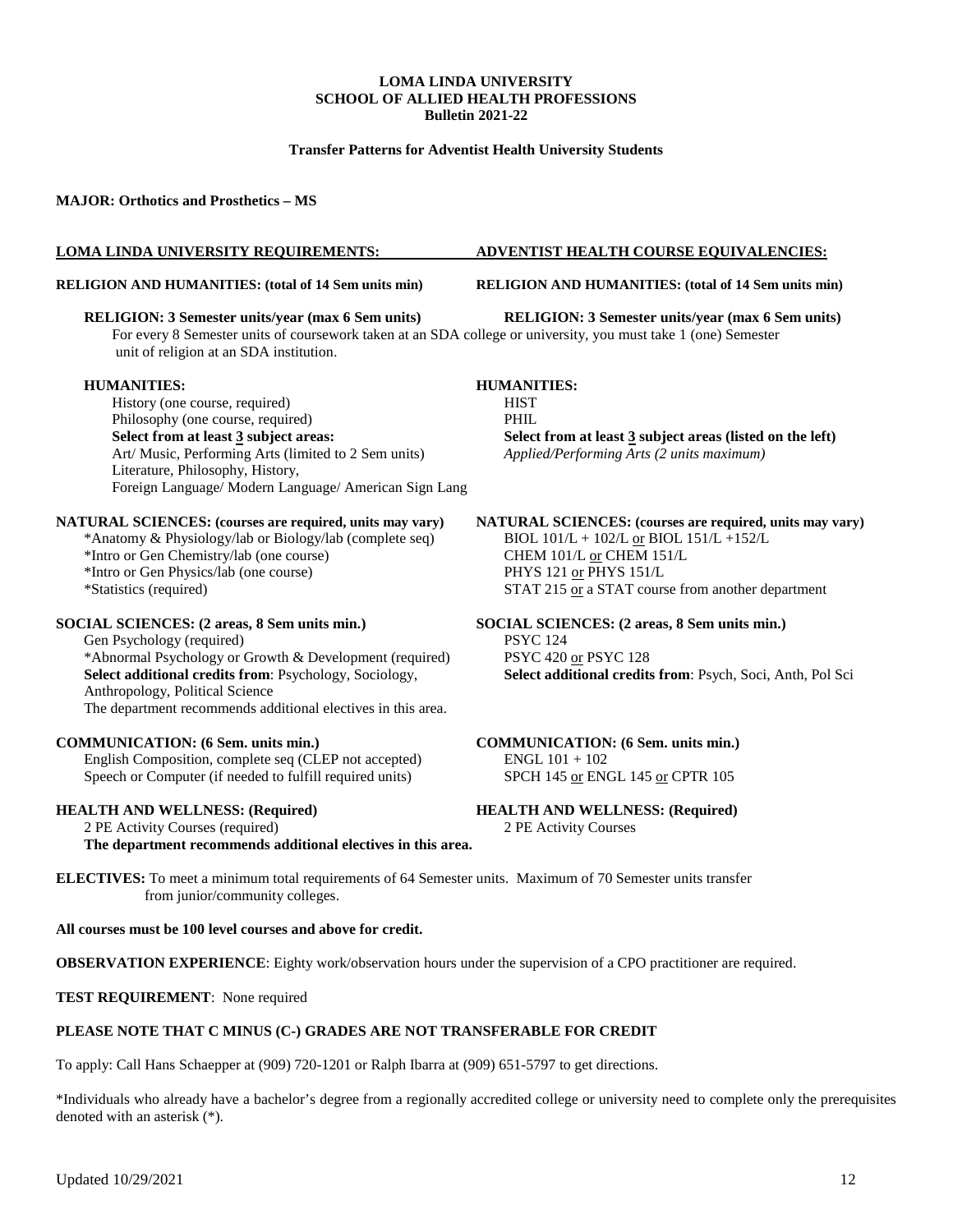### **Transfer Patterns for Adventist Health University Students**

### **MAJOR: AS Degree - PHYSICAL THERAPIST ASSISTANT**

#### **LOMA LINDA UNIVERSITY REQUIREMENTS: ADVENTIST HEALTH COURSE EQUIVALENCIES:**

### **RELIGION: 3 Sem. hrs/yr only if attended SDA College/University**

For every 8 Semester units of coursework taken at an SDA college or university, you must take 1 (one) Semester unit of religion at an SDA institution.

### **HUMANITIES: HUMANITIES:**

Art/Music (Performing/Applied Art/Music not acceptable) (Applied Art/Mus not acceptable) Philosophy/History, Literature,

Foreign Language/ Modern Language/ American Sign Lang

### **NATURAL SCIENCES: NATURAL SCIENCES:**

\*Human Anatomy & Physiology/lab, sequence BIOL 101/L + 102/L \*Intro Physics/lab (one course) PHYS 121

\*2 yrs HS Algebra/C grade or better or Intermediate Algebra HS (required/no credit) or MATH 105 \*Medical Terminology ENGL 144

### **SOCIAL SCIENCES: SOCIAL SCIENCES:**

\*General Psychology PSYC 124 \*Developmental Psychology or Abnormal Psychology

### **COMMUNICATION: COMMUNICATION:**

English Composition, complete seq (CLEP not accepted) ENGL  $101 + 102$ \*Speech SPCH 145 or ENGL 145

### **HEALTH AND WELLNESS: HEALTH AND WELLNESS:**

Health Ed (personal health or nutrition) <u>or</u> HPER 125 or NUTR 122 or 2 PE Activity Courses 2 PE Activity Courses

**ELECTIVES**: To meet minimum total requirements of 32 Semester units

#### **All courses must be 100 level courses and above for credit.**

**OBSERVATION EXPERIENCE**: A minimum of 80 hours work/observation experience (volunteer/employee) in a physical therapy department, 20 hours of which must be in an in-patient setting and 20 hours in an outpatient setting. *NOTE: This requirement has been waived for the cohort starting June 2022 due to the Covid-19 pandemic.*

\*Individuals who already have a bachelor's degree from a regionally accredited college or university need to complete only the prerequisites denoted with an asterisk (\*).

**Any student who has attended a Seventh-day Adventist college/university, will be required to have religion course(s).**

**Prospective students must apply to the program through the online** *Centralized Application Service* (CAS) for all **Physical Therapist Assistant programs.** The PTA-CAS application portal will open on September 15, 2021, for the cohort starting June 21, 2022. Apply as early as possible for the best advantage!

To apply online:<https://ptacas.liaisoncas.com/applicant-ux/#/login>

### **PLEASE NOTE THAT C MINUS (C-) GRADES ARE NOT TRANSFERABLE FOR CREDIT**

To apply online log onto:<http://www.llu.edu/apply/>

**Select one from:** *Select one from the areas listed on the left:*

2 PE Activity Courses 2 PE Activity Courses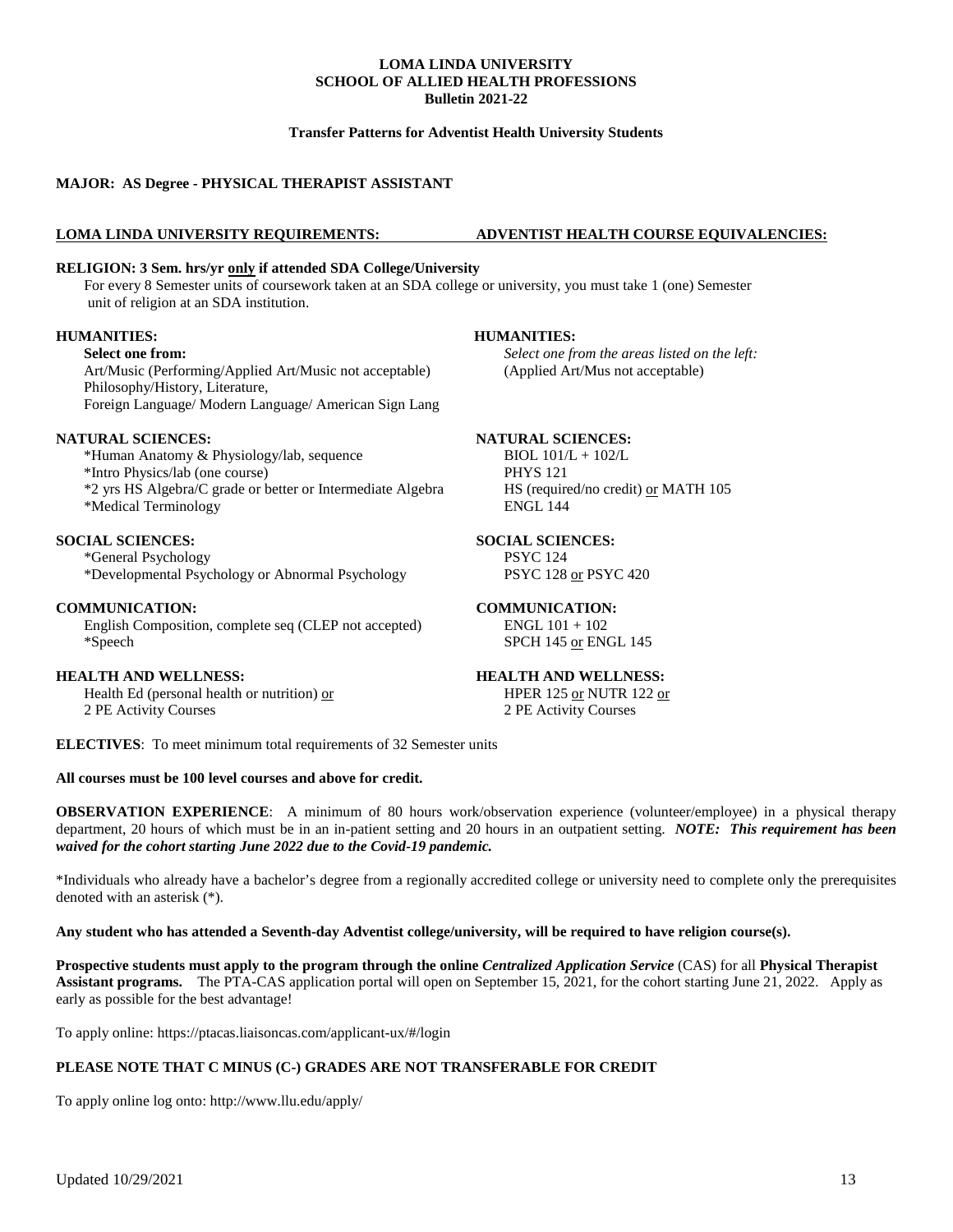### **Transfer Patterns for Adventist Health University Students**

### **MAJOR: Entry-Level DPT with previous bachelor's degree- Physical Therapy**

**NATURAL SCIENCES:**<br> **Human Anatomy & Physiology w/lab (complete seq) NATURAL SCIENCES:**<br> **NATURAL SCIENCES:**<br> **NATURAL SCIENCES:** Human Anatomy & Physiology w/lab (complete seq) BIOL 101/L + 102/L<br>General Chemistry w/lab (complete seq) CHEM 151/L + 151/L General Chemistry w/lab (complete seq)<br>
General Physics w/lab (complete seq)<br>
PHYS 151/L + PHYS 152/L General Physics w/lab (complete seq) Two additional Biological Science course BIOL Statistics STAT 215 Medical Terminology ENGL 144

**SOCIAL SCIENCES:**<br> **SOCIAL SCIENCES:**<br> **SOCIAL SCIENCES:**<br>
PSYC 124 General Psychology<br>
Human Growth & Development/Developmental<br>
PSYC 128 Human Growth & Development/Developmental Psychology of the Lifespan

**COMMUNICATION: COMMUNICATION:**

#### **LOMA LINDA UNIVERSITY REQUIREMENTS: ADVENTIST HEALTH COURSE EQUIVALENCIES:**

## Speech SPCH 145 or ENGL 145

**OBSERVATION EXPERIENCE:** A minimum of 80 hours of work/observation experience (volunteer/employee) in a physical therapy department, 20 hours of which must be in an in-patient setting and 20 hours must be in an outpatient setting.

### **TEST REQUIREMENT**: GRE

### **PLEASE NOTE THAT C MINUS (C-) GRADES ARE NOT TRANSFERABLE FOR CREDIT**

To apply online log onto: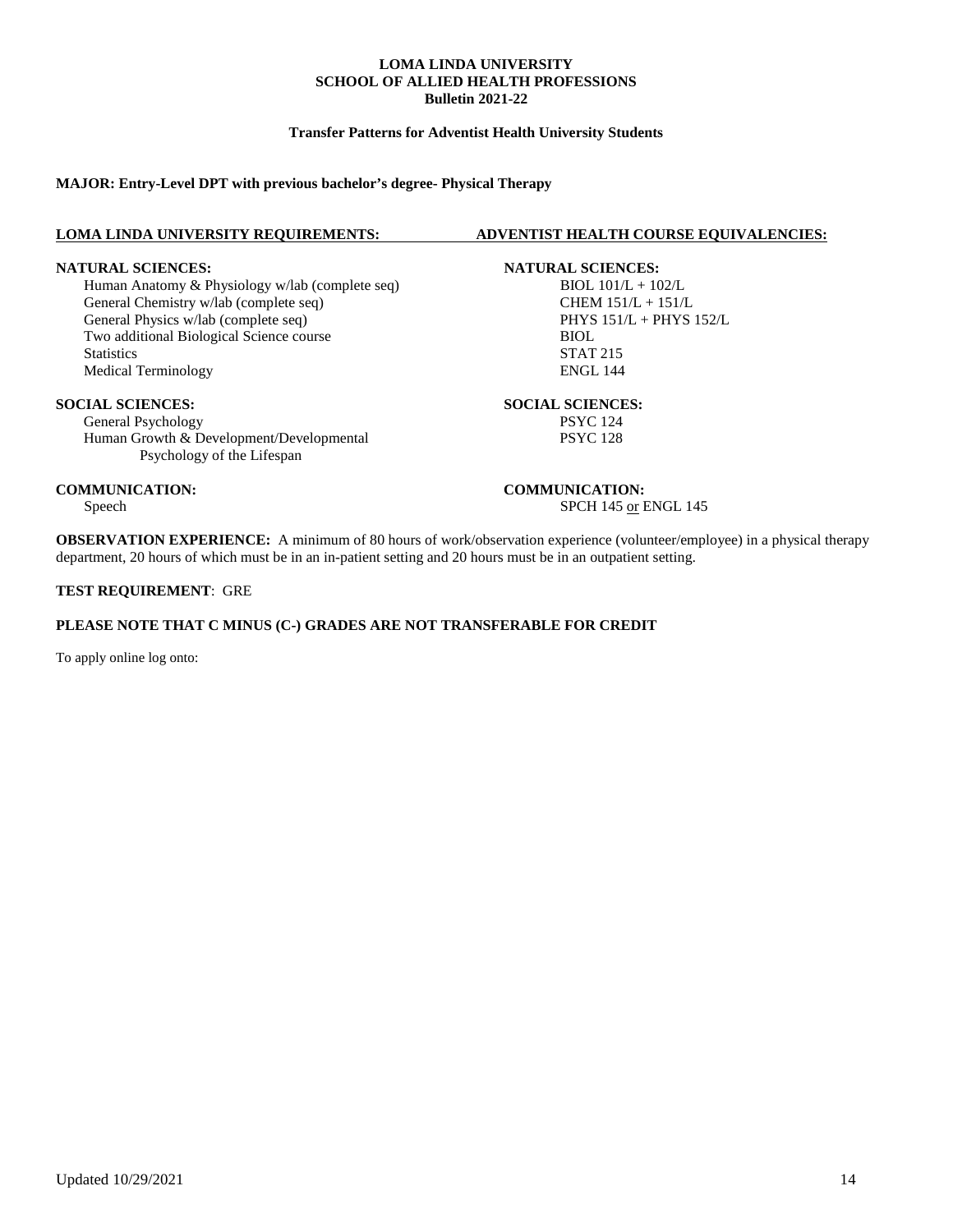### **Transfer Patterns for Adventist Health University Students**

### **MAJOR: M.P.A. Degree – PHYSICIAN ASSISTANT**

### **A baccalaureate degree from a regionally accredited institution, PLUS at least 2,000 hours of hands-on paid patient care experience.**

### **MINIMUM OVERALL GPA 3.0: MINIMUM SCIENCE GPA: 3.0**

| LOMA LINDA UNIVERSITY REQUIREMENTS:                                                                                                                                                                                                                                                                                                                   | <b>ADVENTIST HEALTH COURSE EQUIVALENCIES:</b> |
|-------------------------------------------------------------------------------------------------------------------------------------------------------------------------------------------------------------------------------------------------------------------------------------------------------------------------------------------------------|-----------------------------------------------|
| Human Anatomy & Physiology with an on-campus laboratory<br>component, complete sequence OR separate courses in Human<br>Anatomy with an on-campus laboratory component and Human<br>Physiology with an on-campus laboratory component. Must cover<br>all organ systems. (Introductory courses are not accepted)                                       | $BIOL 101/L + 102/L$                          |
| General Chemistry, one-year sequence with an on-campus<br>laboratory component OR a sequence in Inorganic, Organic AND<br>Biochemistry with an on-campus laboratory component (three<br>quarters or two semesters; Inorganic can be Introduction to<br>Chemistry or General<br>Chemistry 1 only. Organic and Biochemistry cannot be<br>Introductory). | CHEM $151/L + 151/L$                          |
| General Microbiology with an on-campus laboratory component.<br>Must cover the four medically important areas: bacteria, viruses,<br>fungi, and protozoa (Introductory courses are not accepted).                                                                                                                                                     | <b>BIOL 330/L</b>                             |
| <b>General Psychology</b> (General Psychology, Introduction to<br>Psychology, Human Growth and Development, or Developmental<br>Psychology).                                                                                                                                                                                                          | PSYC 124 or PSYC 128                          |
| <b>General Sociology or Cultural Anthropology (General</b><br>Sociology, Introduction to Sociology, Principles of Sociology<br>Medical Sociology, Cultural Anthropology or Introduction to<br>Cultural Anthropology)                                                                                                                                  | SOCI 125 or SOCI 301                          |
| College-level Algebra (College Algebra, Pre-Calculus,<br>Trigonometry, Calculus or AP Calculus)                                                                                                                                                                                                                                                       | <b>MATH 120</b>                               |
| English, one-year sequence (language courses not accepted.<br>International students must complete English writing sequence<br>requirement from an accredited US institution).                                                                                                                                                                        | $ENGL$ 101 + 102                              |

**RECOMMENDED:** Statistics, Medical Terminology, Conversational Spanish

### **PLEASE NOTE THAT C MINUS (C-) GRADES ARE NOT TRANSFERABLE FOR CREDIT**

### **Any student who has attended a Seventh-day Adventist college/university, will be required to have religion course(s).**

To apply for the Physician Assistant M. P. A. degree program, go to caspaonline.org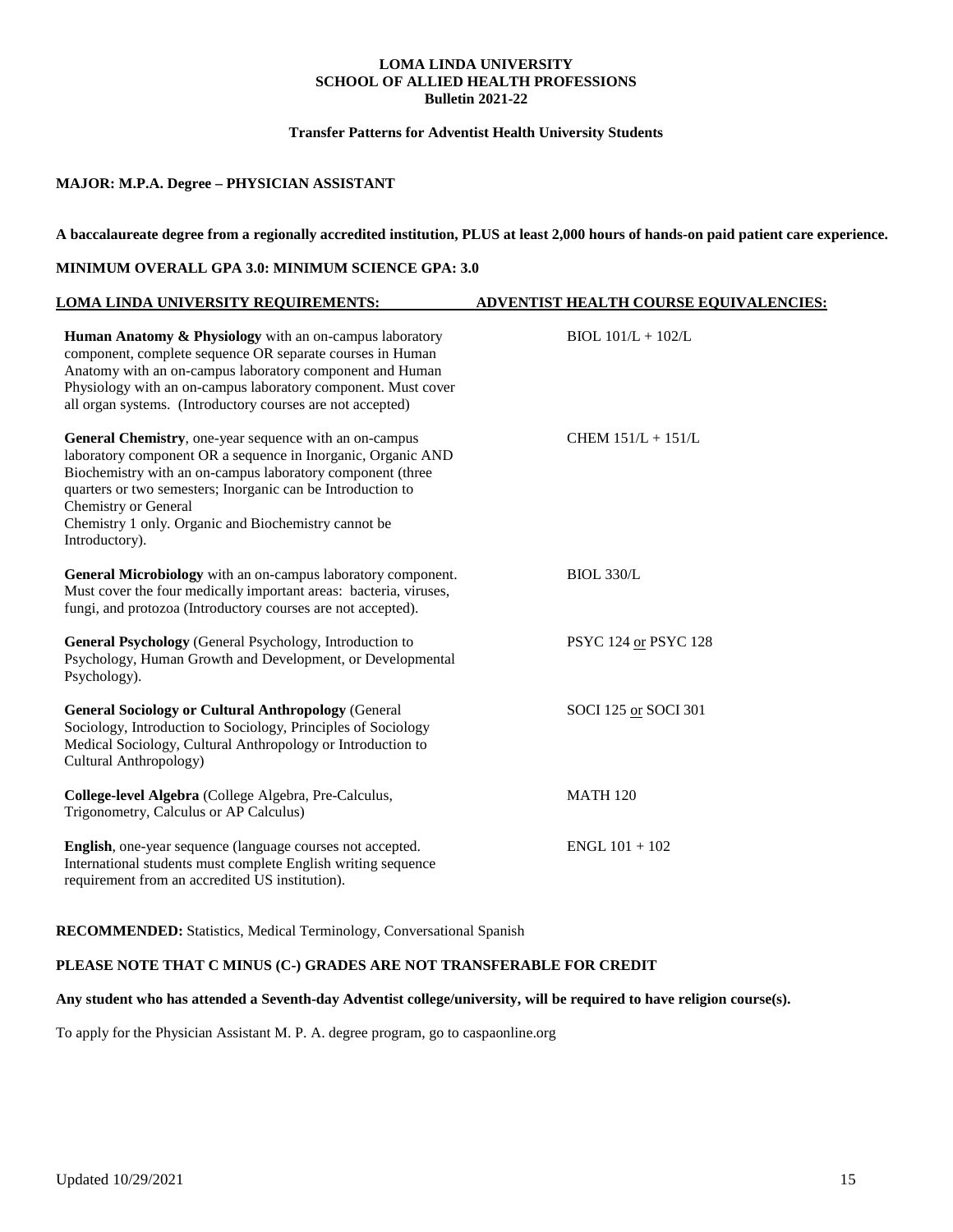### **Transfer Patterns for Adventist Health University Students**

### **MAJOR: RADIATION SCIENCES, B.S. (FOR IMAGING PROFESSIONALS)—ONLINE PROGRAM**

**RELIGION: 3 Semester units/year (max 6 Sem units) RELIGION: 3 Semester units/year (max 6 Sem units)** For every 8 Semester units of coursework taken at an SDA college or university, you must take 1 (one) Semester unit of religion at an SDA institution.

#### **HUMANITIES: HUMANITIES:**

**Select from at least 3 subject areas: Select from at least 3 subject areas (listed on the left)** Art/ Music, Performing Arts (limited to 2 Sem units) *Applied/Performing Arts (2 units maximum)* Literature, Philosophy, History, Foreign Language/ Modern Language/ American Sign Lang

### Anatomy & Physiology/lab, one course BIOL 101/L 2 yrs HS Alg/C grade or better or Interm Algebra  $\qquad \qquad$  HS (required/ no credit) <u>or</u> MATH 105 Select one additional from: **Select one additional from:** <br> **Select one additional from:** <br> **Select one additional from:** <br> **Select one additional from:** <br> **Select one additional from:** <br> **Select one additional f** Chemistry, Math, Physics

#### **SOCIAL SCIENCES: (2 areas 8 Semester units min) SOCIAL SCIENCES: (2 areas, 8 Sem units min) Select Units from**: **Select units from:**

Psychology; Political Science, Geography

### **COMMUNICATION: (min 6 Semester units) COMMUNICATION: (min 6 Semester units)**

English Composition, complete seq (CLEP not accepted) ENGL 101 + 102 **If needed, select additional units from: If needed, select additional units from** Speech or Computers SPCH 145 or ENGL 145 or CPTR 105

Health Ed (personal health and/or nutrition)

2 PE Activity Courses 2 PE Activity Courses

### **LOMA LINDA UNIVERSITY REQUIREMENTS: ADVENTIST HEALTH COURSE EQUIVALENCIES:**

**RELIGION AND HUMANITIES: (total of 14 Sem units min) RELIGION AND HUMANITIES: (total of 14 Sem units min)**

**NATURAL SCIENCES: (2 areas, 8 Semester units min) NATURAL SCIENCES: (2 areas, 8 Semester units min)**

Anthropology; Sociology; Economics *Select from at least 2 subject areas (listed on the left)*

## **HEALTH AND WELLNESS: (min 2 Sem units)**<br>
HEALTH AND WELLNESS: (min 2 Sem units)<br>
HPER 125 <u>or</u> NUTR 122

**ELECTIVES:** To meet the minimum at completion of the program students must have a total of 128 Sem units, inclusive of Core BSRS courses, area of emphasis and elective units.

### **All courses must be 100 level courses and above for credit.**

### **PLEASE NOTE THAT C MINUS (C-) GRADES ARE NOT TRANSFERABLE FOR CREDIT**

To apply online log onto:<http://www.llu.edu/apply/>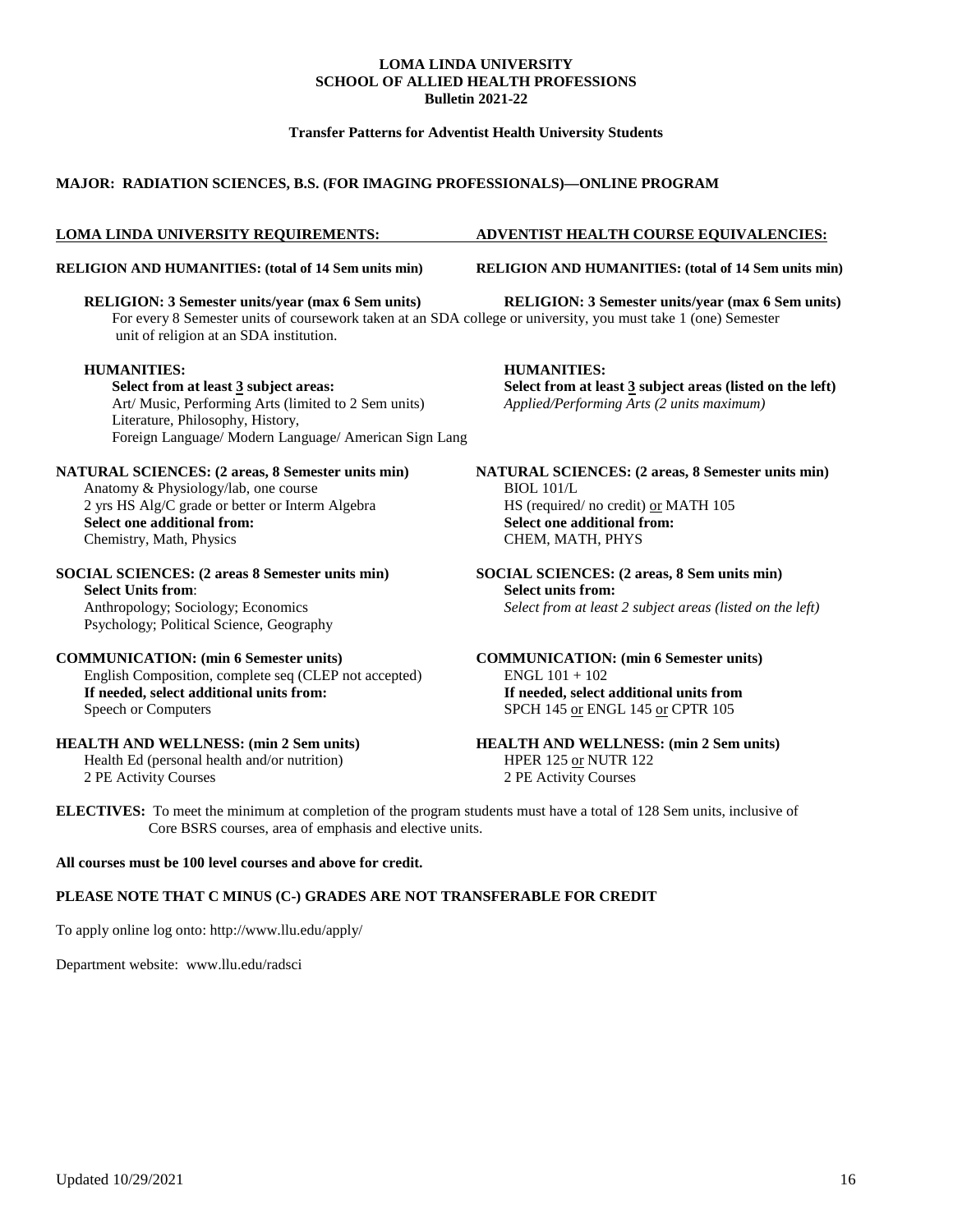### **Transfer Patterns for Adventist Health University Students**

### **MAJOR: RADIATION THERAPY, B.S.**

For every 8 Semester units of coursework taken at an SDA college or university, you must take 1 (one) Semester unit of religion at an SDA institution.

#### **HUMANITIES: HUMANITIES:**

**Select from at least 3 subject areas: Select from at least 3 subject areas (listed on the left)** Art/ Music, Performing Arts (limited to 2 Sem units) *Applied/Performing Arts (2 units maximum)* Literature, Philosophy, History, Foreign Language/ Modern Language/ American Sign Lang

Anatomy & Physiology/lab, complete sequence BIOL  $101/L + 102/L$ <br>College Algebra (must be taken with 5 years of acceptance to MATH 120 College Algebra (must be taken with 5 years of acceptance to Program, grade "B" or higher), Statistics not accepted Intro to Physics (one course) PHYS 121<br>
Medical Terminology PHYS 121 Medical Terminology<br>Select additional from: Chemistry, Math, Physics, Biology

## General Psychology or Developmental Psychology PSYC 124 or PSYC 128 **Select additional units from:**<br> **Select additional units from:**<br> **Select from at least 2 subject a**<br> **Select from at least 2 subject a** Psychology; Political Science, Geography

#### **COMMUNICATION: (min 6 Sem units min) COMMUNICATION: (min 6 Sem units min)**

English Composition, complete seq (CLEP not accepted) ENGL 101 + 102 Speech (required) SPCH 145 or ENGL 145

Health Education (personal health and/or nutrition) HPER 125 or NUTR 122 2 PE Activity Courses 2 PE Activity Courses

#### **LOMA LINDA UNIVERSITY REQUIREMENTS: ADVENTIST HEALTH COURSE EQUIVALENCIES:**

**RELIGION AND HUMANITIES: (total of 14 Sem units min) RELIGION AND HUMANITIES: (total of 14 Sem units min)**

**RELIGION: 3 Semester units/year (max 6 Sem units) RELIGION: 3 Semester units/year (max 6 Sem units)**

**NATURAL SCIENCES: (2 areas, 8 Sem units min) NATURAL SCIENCES: (2 areas, 8 Sem units min)**

Select additional from:<br> **CHEM, MATH, PHYS, BIOL** 

## **SOCIAL SCIENCES: (2 areas 8 Semester units min) SOCIAL SCIENCES: (2 areas, 8 Sem units min)**

Select from at least 2 subject areas (listed on the left)

## **HEALTH AND WELLNESS: (min 2 Sem units) HEALTH AND WELLNESS: (min 2 Sem units)**

**ELECTIVES:** May be needed to meet the minimum requirements of 128 Semester units. ARRT applicants need 68 Semester units. Non-ARRT need 60 Semester units.

**Additional requirements:** Students are required to have a current Health Care Provider CPR Card offered by the American Heart Association upon admission into the program. Students must maintain certification for the entire length of the program.

#### **All courses must be 100 level courses and above for credit.**

**OBSERVATION EXPERIENCE:** A minimum of 24 hours of observation in a Radiation Oncology Department.

### **PLEASE NOTE THAT C MINUS (C-) GRADES ARE NOT TRANSFERABLE FOR CREDIT**

To apply online log onto:<http://www.llu.edu/apply/>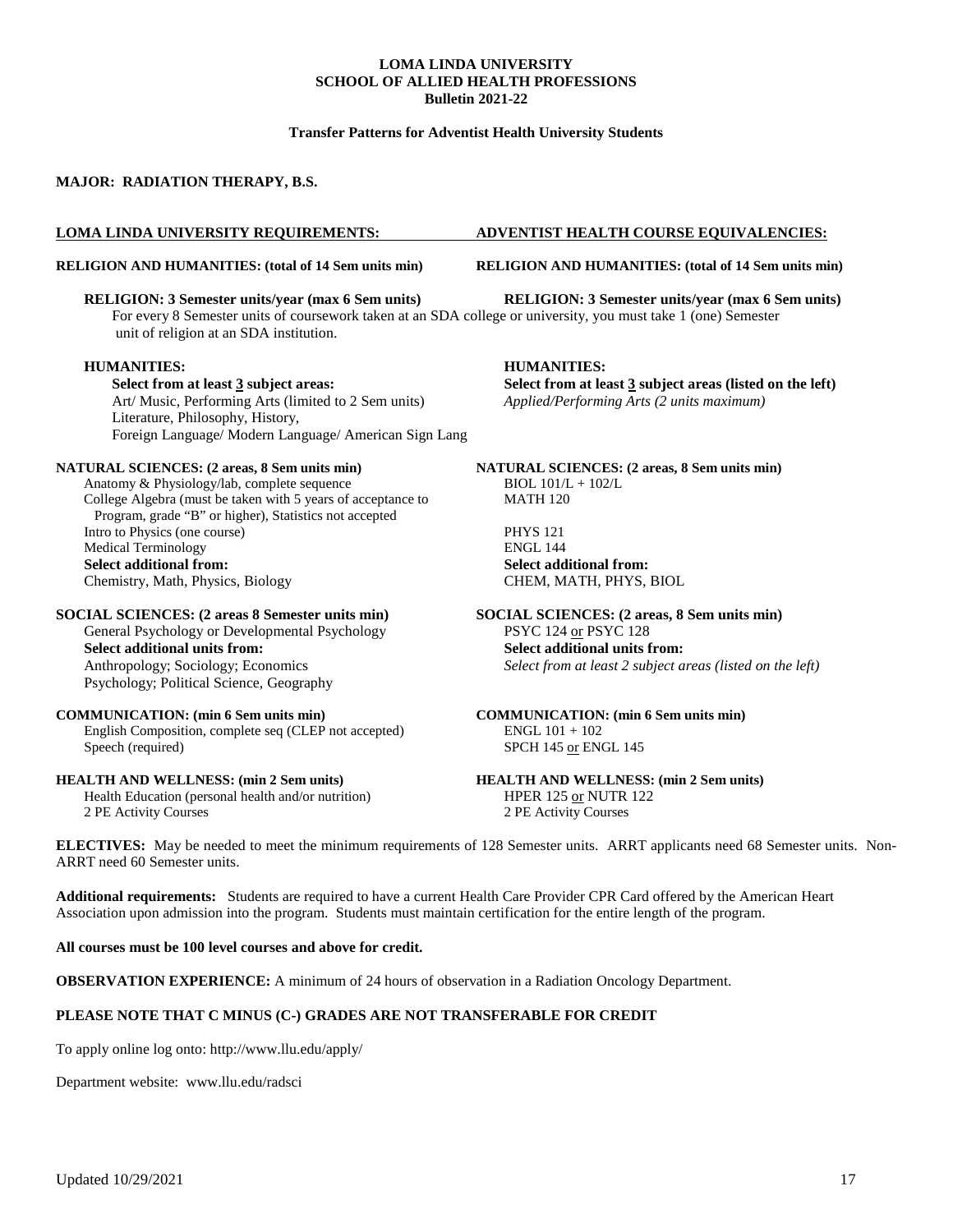### **Transfer Patterns for Adventist Health University Students**

### **MAJOR: RESPIRATORY CARE, BS**

#### **RELIGION AND HUMANITIES: (total of 14 Sem units min) RELIGION AND HUMANITIES: (total of 14 Sem units min)**

**RELIGION: 3 Semester units/year (max 6 Sem units) RELIGION: 3 Semester units/year (max 6 Sem units)** For every 8 Semester units of coursework taken at an SDA college or university, you must take 1 (one) Semester unit of religion at an SDA institution.

**Select from at least 3 subject areas: Select from at least 3 subject areas (listed on the left)** Art/ Music, Performing Arts (limited to 2 Sem units) *Applied/Performing Arts (2 units maximum)* Literature, Philosophy, History, Foreign Language/ Modern Language/ American Sign Lang

Anatomy &Physiology/lab, seq (pref) or Gen Biology, seq BIOL  $101/L + 102/L$  or BIOL  $151/L + 152/L$ Intro or Gen Chemistry/lab, complete seq CHEM 101/L or CHEM 151/L + 151/L Microbiology/lab BIOL 330/L Intro Physics/lab, one course or HS Physics PHYS 121 or HS Physics 2 yrs HS Algebra/C grade or better or Inter Algebra HS (required/no credit) or MATH 105

### **SOCIAL SCIENCES: (2 areas, 8 Sem units min) SOCIAL SCIENCES: (2 areas, 8 Sem units min)**

Cultural Diversity (approved course, required) SOCI 301 **Select remainder of social sciences units from: Select remainder of social sciences units from:** Psychology; Political Science; Sociology

#### **COMMUNICATION: (min 6 Sem units min) COMMUNICATION: (min 6 Sem units min)**

English Composition, complete seq (CLEP not accepted) ENGL 101 + 102 Speech or Interpersonal Communications SPCH 145 or ENGL 145<br>Computers (HS or college) HS computer (no credit)

Health Ed (personal health or nutrition) HPER 125 or NUTR 122 2 PE Activity Courses 2 PE Activity Courses

#### **LOMA LINDA UNIVERSITY REQUIREMENTS: ADVENTIST HEALTH COURSE EQUIVALENCIES:**

#### **HUMANITIES: HUMANITIES:**

#### **NATURAL SCIENCES: (required) NATURAL SCIENCES: (required)**

## Psychology (required)<br> **PSYC**<br> **Select remainder of social sciences units from:**<br> **Select remainder of social sciences units from:** Select from at least 1 subject area (listed on the left)

# HS computer (no credit) or CPTR 105

## **HEALTH AND WELLNESS: (min 2 Sem units) HEALTH AND WELLNESS: (min 2 Sem units)**

**ELECTIVES**: To meet minimum total requirements of 55 Semester units

### **All courses must be 100 level courses and above for credit.**

#### **PLEASE NOTE THAT C MINUS (C-) GRADES ARE NOT TRANSFERABLE FOR CREDIT**